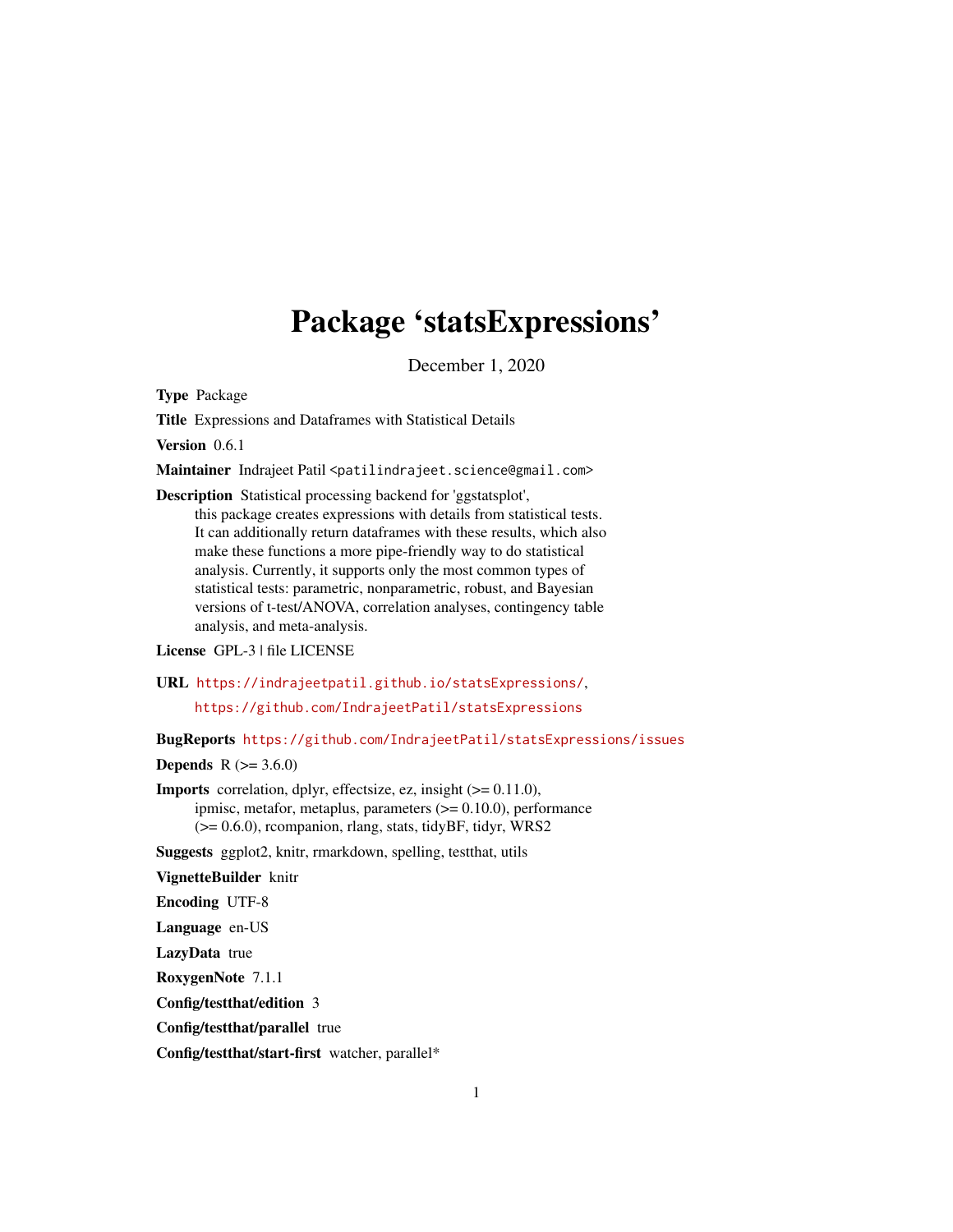# NeedsCompilation no

Author Indrajeet Patil [cre, aut, cph] (<https://orcid.org/0000-0003-1995-6531>, @patilindrajeets)

Repository CRAN

Date/Publication 2020-12-01 21:50:03 UTC

# R topics documented:

|       | 3              |
|-------|----------------|
|       | -5             |
|       | 6              |
|       | 8 <sup>8</sup> |
|       |                |
|       |                |
|       |                |
|       |                |
|       |                |
|       |                |
|       |                |
|       |                |
|       |                |
|       |                |
|       |                |
|       |                |
|       |                |
|       |                |
|       |                |
| Index | 32             |

bugs\_long *Tidy version of the "Bugs" dataset.*

# Description

Tidy version of the "Bugs" dataset.

# Usage

bugs\_long

<span id="page-1-0"></span>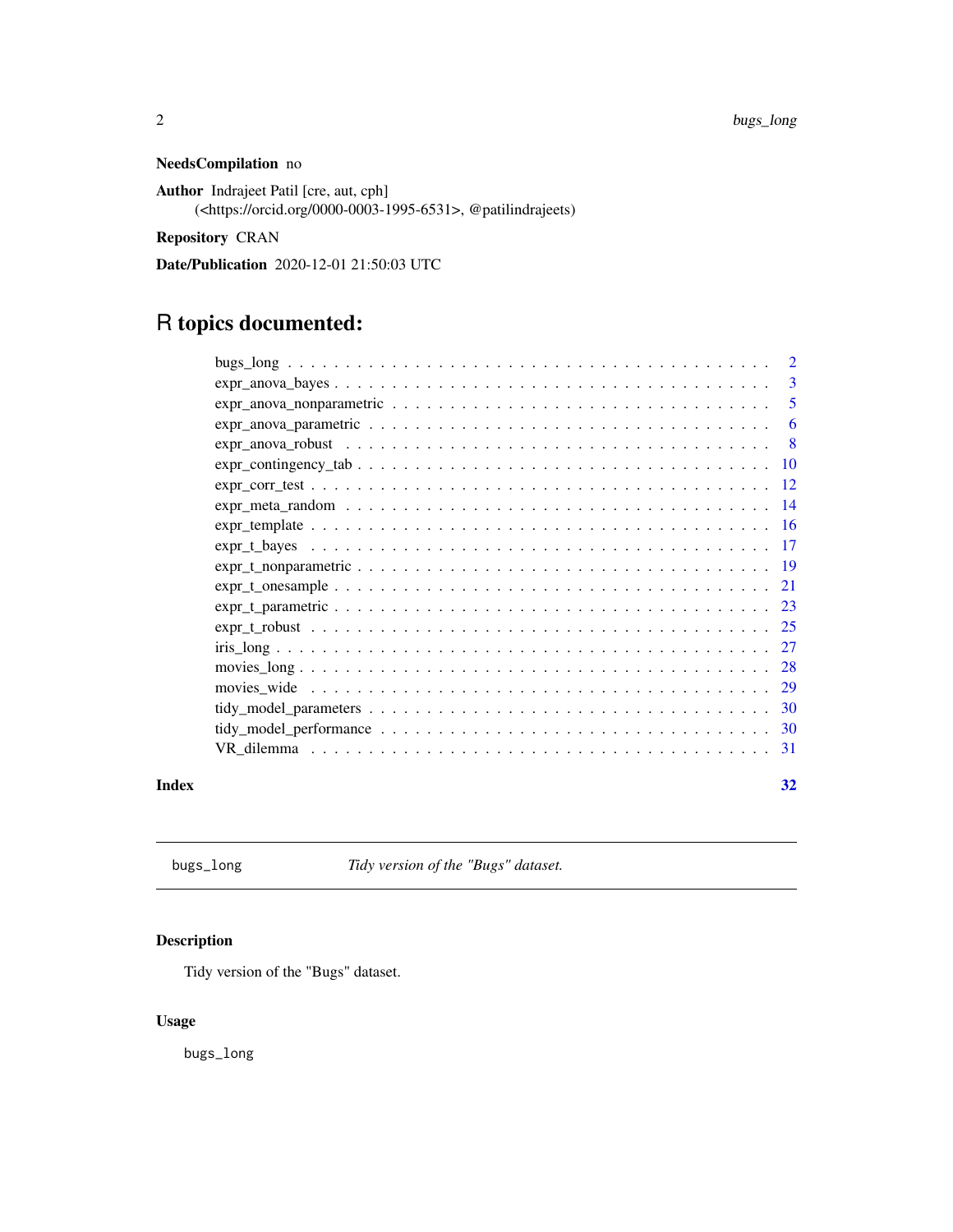# <span id="page-2-0"></span>expr\_anova\_bayes 3

# Format

A data frame with 372 rows and 6 variables

- subject. Dummy identity number for each participant.
- gender. Participant's gender (Female, Male).
- region. Region of the world the participant was from.
- education. Level of education.
- condition. Condition of the experiment the participant gave rating for (LDLF: low freighteningness and low disgustingness; LFHD: low freighteningness and high disgustingness; HFHD: high freighteningness and low disgustingness; HFHD: high freighteningness and high disgustingness).
- desire. The desire to kill an arthropod was indicated on a scale from 0 to 10.

# Details

This data set, "Bugs", provides the extent to which men and women want to kill arthropods that vary in freighteningness (low, high) and disgustingness (low, high). Each participant rates their attitudes towards all anthropods. Subset of the data reported by Ryan et al. (2013).

#### Source

<https://www.sciencedirect.com/science/article/pii/S0747563213000277>

# Examples

dim(bugs\_long) head(bugs\_long) dplyr::glimpse(bugs\_long)

expr\_anova\_bayes *Expression containing Bayesian one-way ANOVA results*

# **Description**

Expression containing Bayesian one-way ANOVA results

## Usage

```
expr_anova_bayes(
  data,
  x,
 y,
  subject.id = NULL,paired = FALSE,
 bf. prior = 0.707,k = 2L,
```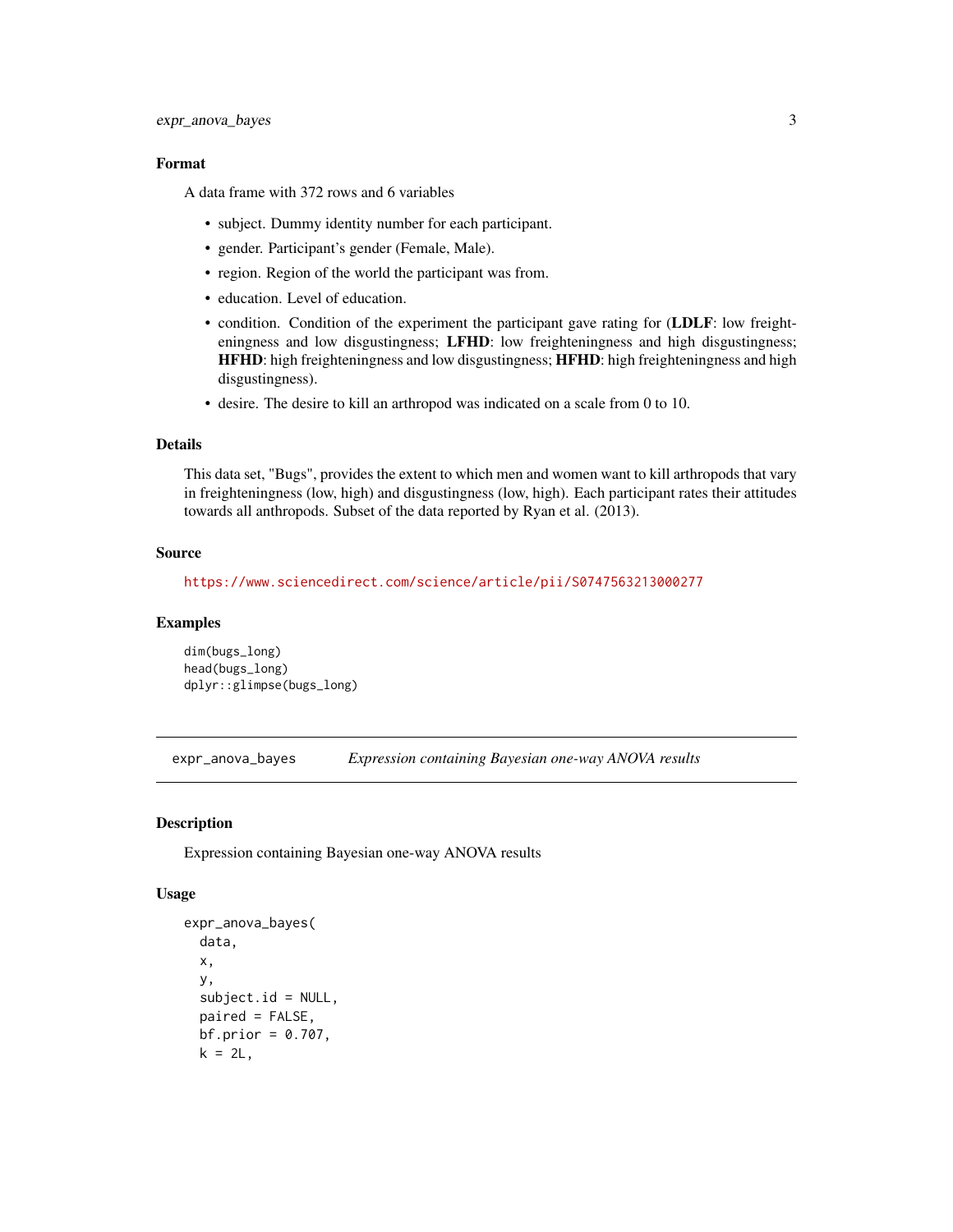```
output = "expression",
  ...
\mathcal{L}
```
# Arguments

| data       | A dataframe (or a tibble) from which variables specified are to be taken. A<br>matrix or tables will <b>not</b> be accepted.                                                                                                                                                                                                                                                                                                      |
|------------|-----------------------------------------------------------------------------------------------------------------------------------------------------------------------------------------------------------------------------------------------------------------------------------------------------------------------------------------------------------------------------------------------------------------------------------|
| X          | The grouping variable from the dataframe data.                                                                                                                                                                                                                                                                                                                                                                                    |
| У          | The response (a.k.a. outcome or dependent) variable from the data frame data.                                                                                                                                                                                                                                                                                                                                                     |
| subject.id | In case of repeated measures design (paired $=$ TRUE, i.e.), this argument spec-<br>ifies the subject or repeated measures id. Note that if this argument is NULL<br>(which is the default), the function assumes that the data has already been sorted<br>by such an id by the user and creates an internal identifier. So if your data is not<br>sorted and you leave this argument unspecified, the results can be inaccurate. |
| paired     | Logical that decides whether the experimental design is repeated measures/within-<br>subjects or between-subjects. The default is FALSE.                                                                                                                                                                                                                                                                                          |
| bf.prior   | A number between 0.5 and 2 (default 0.707), the prior width to use in calculat-<br>ing Bayes factors.                                                                                                                                                                                                                                                                                                                             |
| k          | Number of digits after decimal point (should be an integer) (Default: $k = 2L$ ).                                                                                                                                                                                                                                                                                                                                                 |
| output     | If "expression", will return expression with statistical details, while "dataframe"<br>will return a dataframe containing the results.                                                                                                                                                                                                                                                                                            |
| .          | Additional arguments (currently ignored).                                                                                                                                                                                                                                                                                                                                                                                         |

# Value

For more details, see- [https://indrajeetpatil.github.io/statsExpressions/articles/sta](https://indrajeetpatil.github.io/statsExpressions/articles/stats_details.html)ts\_ [details.html](https://indrajeetpatil.github.io/statsExpressions/articles/stats_details.html)

```
# setup
set.seed(123)
library(statsExpressions)
expr_anova_bayes(
 data = ggplot2::msleep,
  x = vore,
  y = sleep_rem
\mathcal{L}
```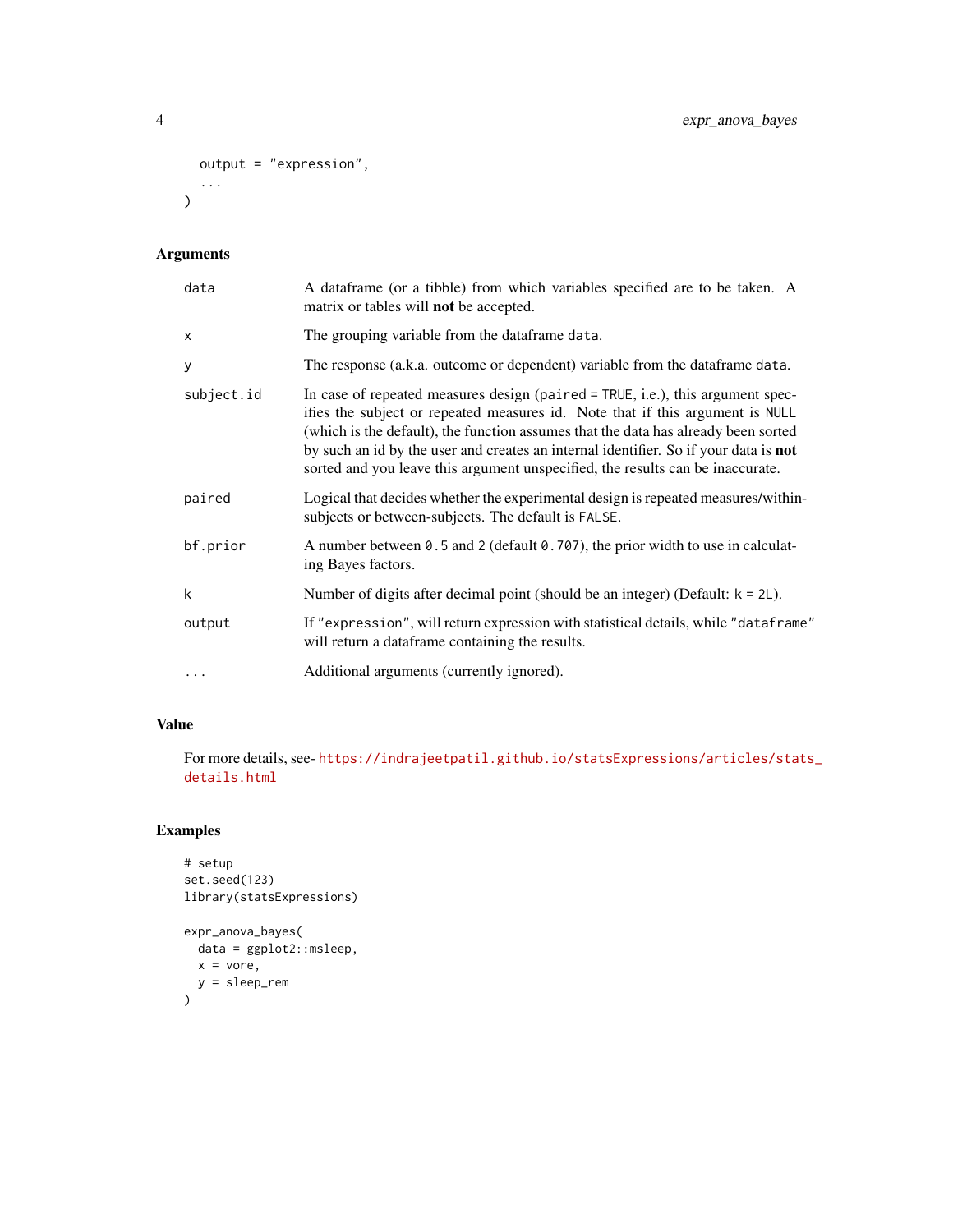<span id="page-4-0"></span>expr\_anova\_nonparametric

*Making text expression for non-parametric ANOVA.*

# Description

Making text expression for non-parametric ANOVA.

# Usage

```
expr_anova_nonparametric(
 data,
 x,
 y,
 subject.id = NULL,
 paired = FALSE,
 k = 2L,
 conf. level = 0.95,conf.type = "perc",
 nboot = 100L,output = "expression",
  ...
)
```

| data       | A dataframe (or a tibble) from which variables specified are to be taken. A<br>matrix or tables will <b>not</b> be accepted.                                                                                                                                                                                                                                                                                                             |
|------------|------------------------------------------------------------------------------------------------------------------------------------------------------------------------------------------------------------------------------------------------------------------------------------------------------------------------------------------------------------------------------------------------------------------------------------------|
| X          | The grouping variable from the dataframe data.                                                                                                                                                                                                                                                                                                                                                                                           |
| У          | The response (a.k.a. outcome or dependent) variable from the data frame data.                                                                                                                                                                                                                                                                                                                                                            |
| subject.id | In case of repeated measures design (paired $=$ TRUE, i.e.), this argument spec-<br>ifies the subject or repeated measures id. Note that if this argument is NULL<br>(which is the default), the function assumes that the data has already been sorted<br>by such an id by the user and creates an internal identifier. So if your data is <b>not</b><br>sorted and you leave this argument unspecified, the results can be inaccurate. |
| paired     | Decides whether the design is repeated measures or not (Default: FALSE).                                                                                                                                                                                                                                                                                                                                                                 |
| k          | Number of digits after decimal point (should be an integer) (Default: $k = 2L$ ).                                                                                                                                                                                                                                                                                                                                                        |
| conf.level | Scalar between 0 and 1. If unspecified, the defaults return 95% confidence/credible<br>intervals $(0.95)$ .                                                                                                                                                                                                                                                                                                                              |
| conf.type  | A vector of character strings representing the type of intervals required. The<br>value should be any subset of the values "norm", "basic", "perc", "bca". For<br>more, see ?boot::boot.ci.                                                                                                                                                                                                                                              |
| nboot      | Number of bootstrap samples for computing confidence interval for the effect<br>size (Default: 100).                                                                                                                                                                                                                                                                                                                                     |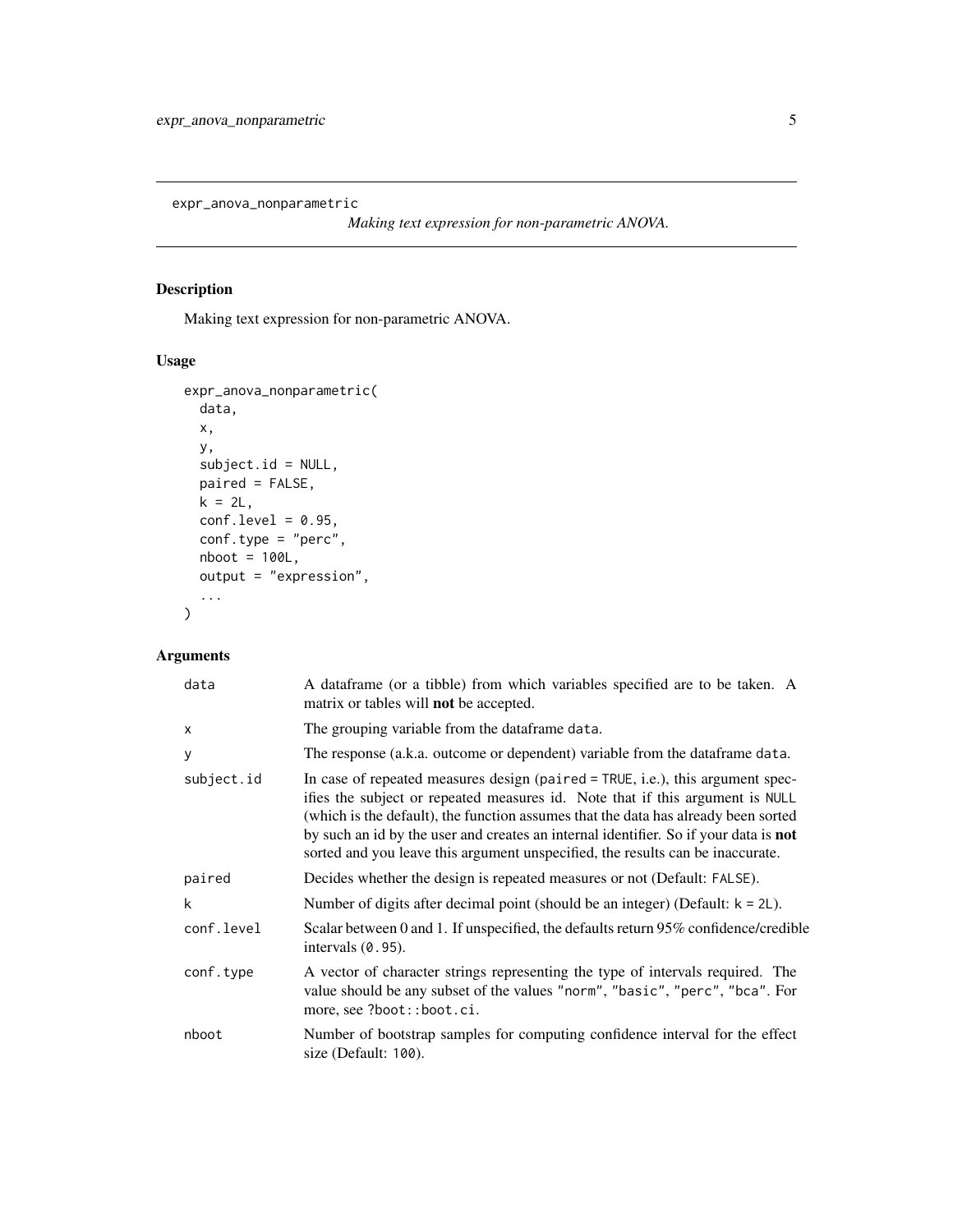<span id="page-5-0"></span>

| output                  | If "expression", will return expression with statistical details, while "dataframe" |
|-------------------------|-------------------------------------------------------------------------------------|
|                         | will return a dataframe containing the results.                                     |
| $\cdot$ $\cdot$ $\cdot$ | Additional arguments (currently ignored).                                           |

#### Details

For paired designs, the effect size is Kendall's coefficient of concordance (*W*), while for betweensubjects designs, the effect size is epsilon-squared (for more, see ?rcompanion::epsilonSquared and ?rcompanion::kendallW).

#### Value

For more details, see- [https://indrajeetpatil.github.io/statsExpressions/articles/sta](https://indrajeetpatil.github.io/statsExpressions/articles/stats_details.html)ts\_ [details.html](https://indrajeetpatil.github.io/statsExpressions/articles/stats_details.html)

# Examples

```
# setup
set.seed(123)
library(statsExpressions)
# -------------- within-subjects design --------------------------------
# creating the expression
expr_anova_nonparametric(
 data = bugs_long,
 x = condition,
 y = desire,
 paired = TRUE,
 conf. level = 0.99,k = 2)
# -------------- between-subjects design --------------------------------
expr_anova_nonparametric(
 data = ggplot2::msleep,
 x = vore,
 y = sleep_rem,
 paired = FALSE,
 conf.level = 0.99,
 conf.type = "perc"
\mathcal{L}
```
expr\_anova\_parametric *Expression containing parametric ANOVA results*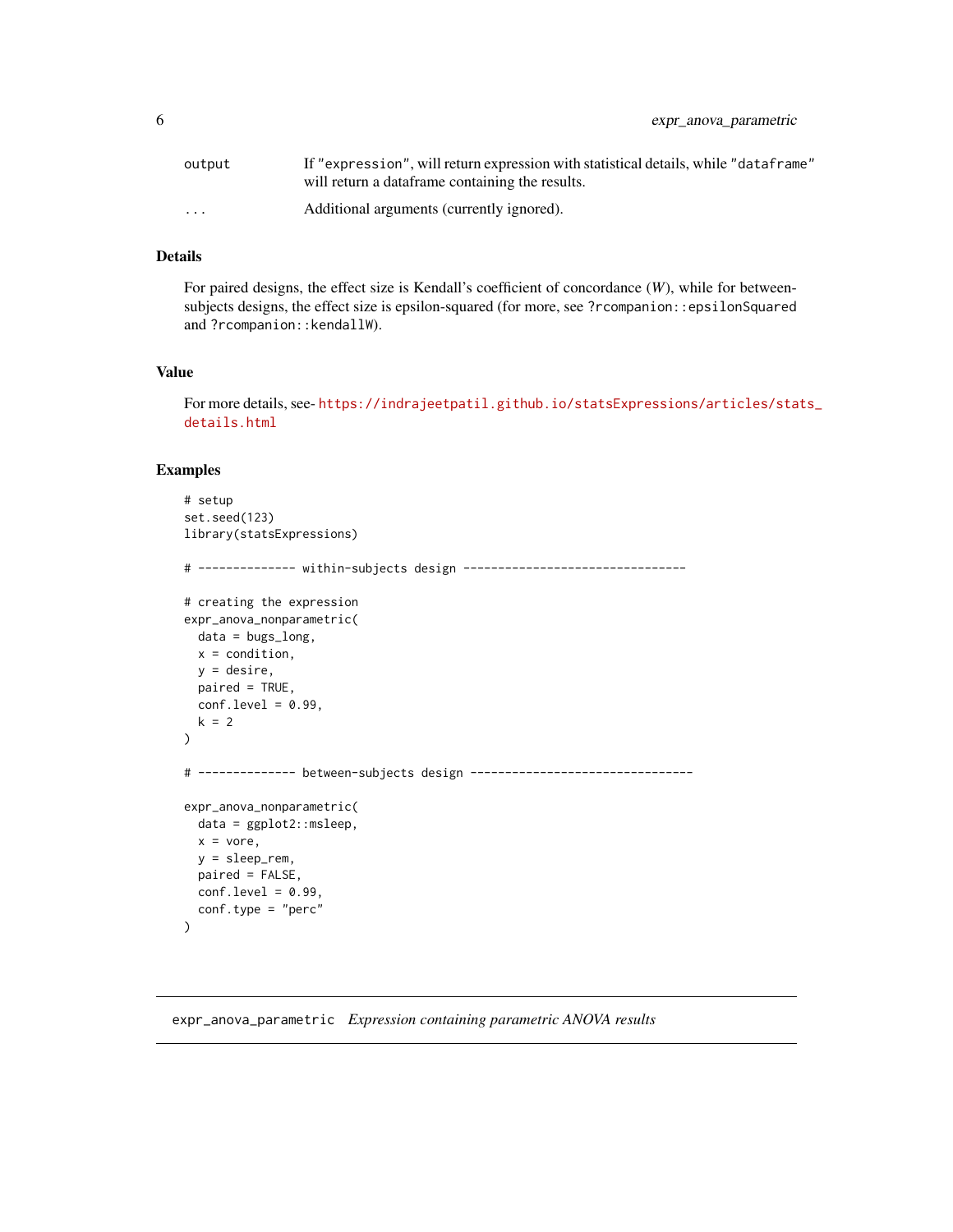The effect sizes and their confidence intervals are computed using effectsize::eta\_squared and effectsize::omega\_squared functions.

# Usage

```
expr_anova_parametric(
 data,
 x,
 y,
 subject.id = NULL,
 paired = FALSE,
 k = 2L,
 conf. level = 0.95,effsize.type = "omega",
 var.equal = FALSE,
 output = "expression",
  ...
\mathcal{L}
```

| data         | A dataframe (or a tibble) from which variables specified are to be taken. A<br>matrix or tables will <b>not</b> be accepted.                                                                                                                                                                                                                                                                                                    |
|--------------|---------------------------------------------------------------------------------------------------------------------------------------------------------------------------------------------------------------------------------------------------------------------------------------------------------------------------------------------------------------------------------------------------------------------------------|
| X            | The grouping variable from the dataframe data.                                                                                                                                                                                                                                                                                                                                                                                  |
| У            | The response (a.k.a. outcome or dependent) variable from the data frame data.                                                                                                                                                                                                                                                                                                                                                   |
| subject.id   | In case of repeated measures design (paired = TRUE, i.e.), this argument spec-<br>ifies the subject or repeated measures id. Note that if this argument is NULL<br>(which is the default), the function assumes that the data has already been sorted<br>by such an id by the user and creates an internal identifier. So if your data is not<br>sorted and you leave this argument unspecified, the results can be inaccurate. |
| paired       | Logical that decides whether the experimental design is repeated measures/within-<br>subjects or between-subjects. The default is FALSE.                                                                                                                                                                                                                                                                                        |
| k            | Number of digits after decimal point (should be an integer) (Default: $k = 2L$ ).                                                                                                                                                                                                                                                                                                                                               |
| conf.level   | Scalar between 0 and 1. If unspecified, the defaults return 95% confidence/credible<br>intervals $(0.95)$ .                                                                                                                                                                                                                                                                                                                     |
| effsize.type | Type of effect size needed for <i>parametric</i> tests. The argument can be "eta"<br>(partial eta-squared) or "omega" (partial omega-squared).                                                                                                                                                                                                                                                                                  |
| var.equal    | a logical variable indicating whether to treat the variances in the samples as<br>equal. If TRUE, then a simple F test for the equality of means in a one-way<br>analysis of variance is performed. If FALSE, an approximate method of Welch<br>(1951) is used, which generalizes the commonly known 2-sample Welch test to<br>the case of arbitrarily many samples.                                                            |
| output       | If "expression", will return expression with statistical details, while "dataframe"<br>will return a dataframe containing the results.                                                                                                                                                                                                                                                                                          |
| $\cdot$      | Additional arguments (currently ignored).                                                                                                                                                                                                                                                                                                                                                                                       |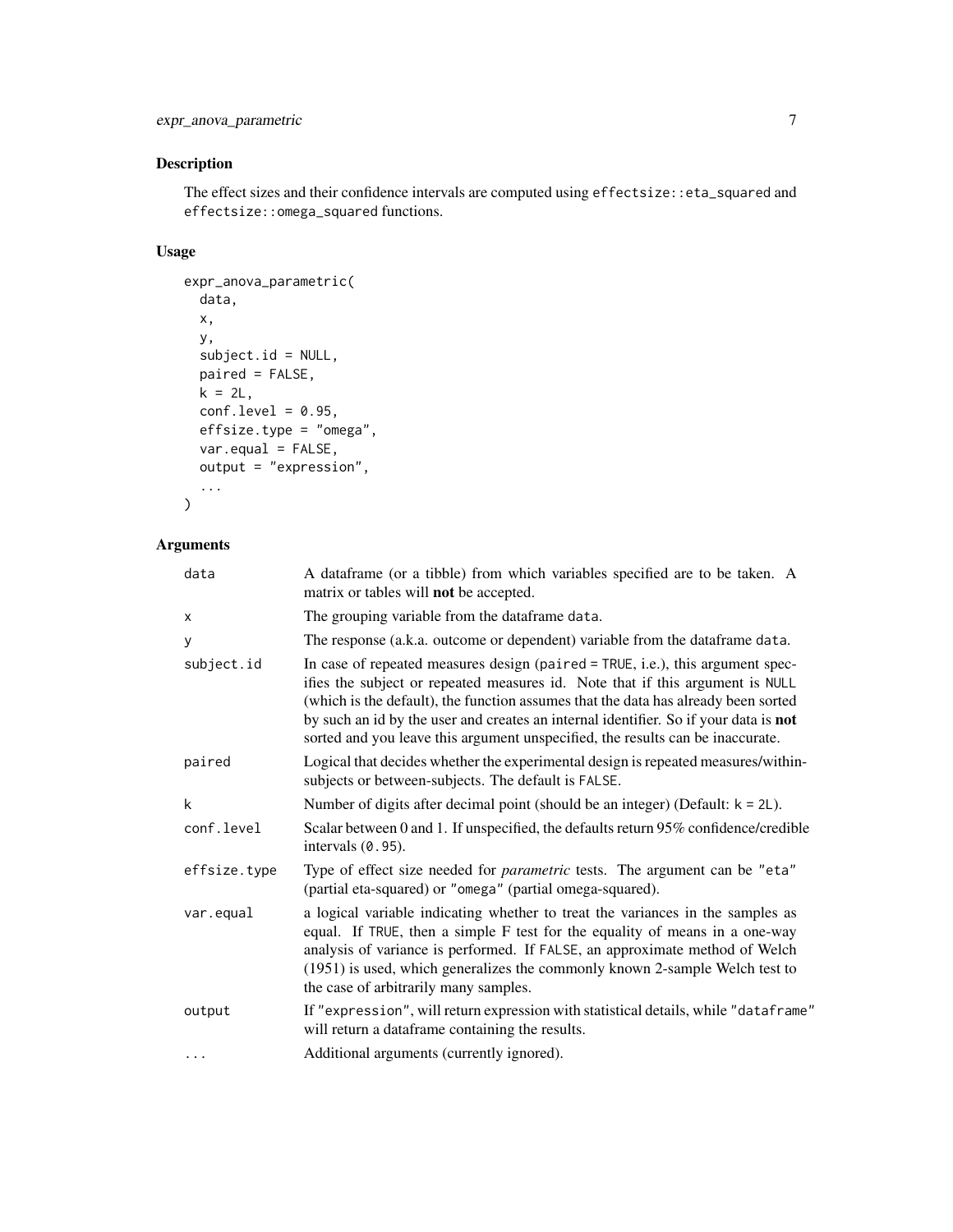# <span id="page-7-0"></span>Value

For more details, see- [https://indrajeetpatil.github.io/statsExpressions/articles/sta](https://indrajeetpatil.github.io/statsExpressions/articles/stats_details.html)ts\_ [details.html](https://indrajeetpatil.github.io/statsExpressions/articles/stats_details.html)

# Examples

```
# for reproducibility
set.seed(123)
library(statsExpressions)
# -------------------- between-subjects ------------------------------
# to get expression
expr_anova_parametric(
  data = ggplot2::msleep,
  x = vore,
  y = sleep_rem
)
# -------------------- repeated measures ------------------------------
# to get dataframe
expr_anova_parametric(
  data = iris_long,
 x = condition,
  y = value,
  subject.id = id,
  paired = TRUE,
  output = "dataframe"
)
```
expr\_anova\_robust *Expression containing results from heteroscedastic one-way ANOVA for trimmed means*

#### Description

Expression containing results from heteroscedastic one-way ANOVA for trimmed means

## Usage

```
expr_anova_robust(
  data,
  x,
 y,
  subject.id = NULL,paired = FALSE,
 k = 2L,
  conf. level = 0.95,
```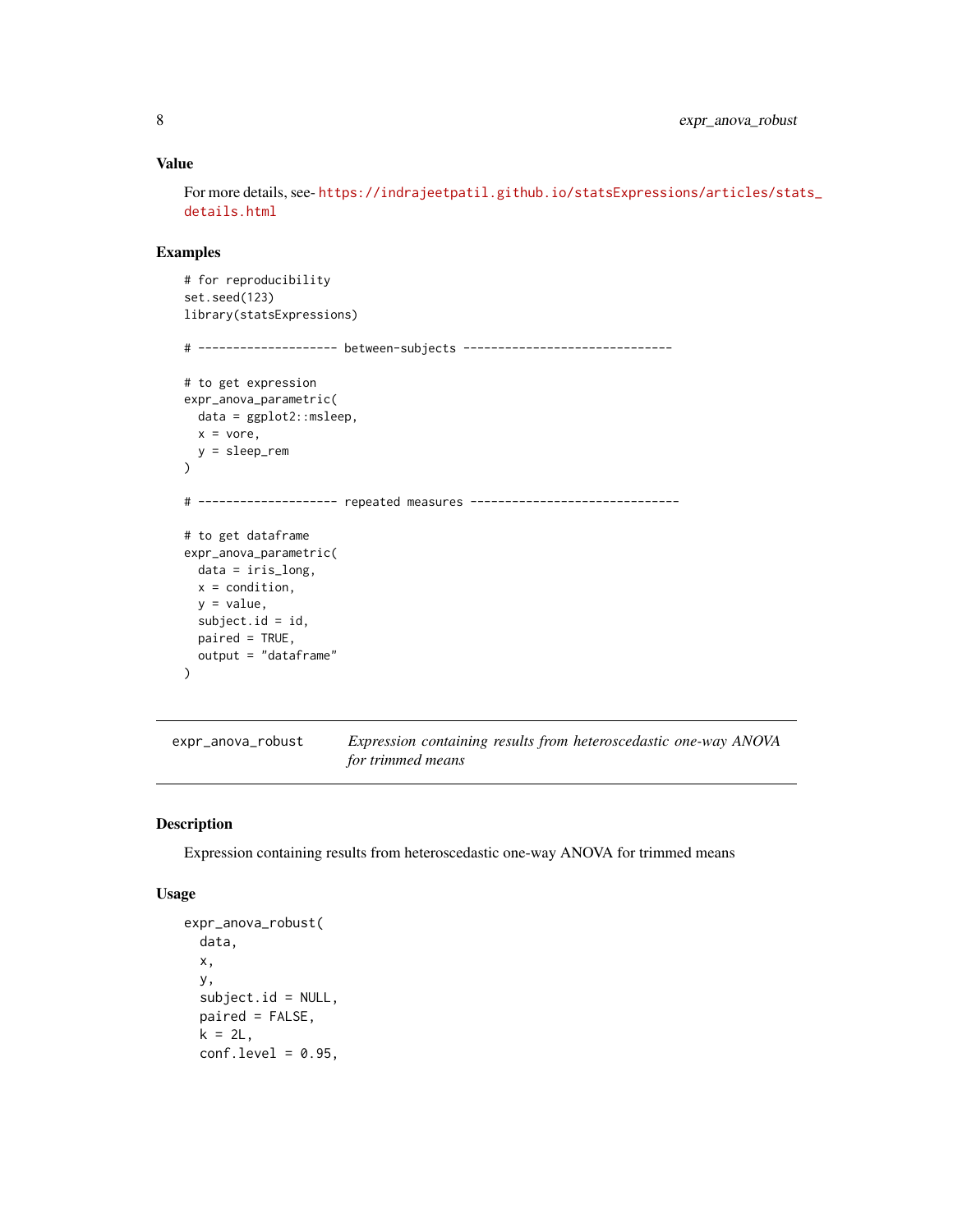expr\_anova\_robust 9

```
tr = 0.1,
nboot = 100L,output = "expression",
...
```
# Arguments

 $\mathcal{L}$ 

| data       | A dataframe (or a tibble) from which variables specified are to be taken. A<br>matrix or tables will <b>not</b> be accepted.                                                                                                                                                                                                                                                                                                           |
|------------|----------------------------------------------------------------------------------------------------------------------------------------------------------------------------------------------------------------------------------------------------------------------------------------------------------------------------------------------------------------------------------------------------------------------------------------|
| X          | The grouping variable from the dataframe data.                                                                                                                                                                                                                                                                                                                                                                                         |
| у          | The response (a.k.a. outcome or dependent) variable from the data frame data.                                                                                                                                                                                                                                                                                                                                                          |
| subject.id | In case of repeated measures design (paired = TRUE, i.e.), this argument spec-<br>ifies the subject or repeated measures id. Note that if this argument is NULL<br>(which is the default), the function assumes that the data has already been sorted<br>by such an id by the user and creates an internal identifier. So if your data is <b>not</b><br>sorted and you leave this argument unspecified, the results can be inaccurate. |
| paired     | Decides whether the design is repeated measures or not (Default: FALSE).                                                                                                                                                                                                                                                                                                                                                               |
| k          | Number of digits after decimal point (should be an integer) (Default: $k = 2L$ ).                                                                                                                                                                                                                                                                                                                                                      |
| conf.level | Scalar between 0 and 1. If unspecified, the defaults return 95% confidence/credible<br>intervals $(0.95)$ .                                                                                                                                                                                                                                                                                                                            |
| tr         | Trim level for the mean when carrying out robust tests. If you get error stating<br>"Standard error cannot be computed because of Winsorized variance of 0 (e.g.,<br>due to ties). Try to decrease the trimming level.", try to play around with the<br>value of tr, which is by default set to 0.1. Lowering the value might help.                                                                                                    |
| nboot      | Number of bootstrap samples for computing confidence interval for the effect<br>size (Default: 100).                                                                                                                                                                                                                                                                                                                                   |
| output     | If "expression", will return expression with statistical details, while "dataframe"<br>will return a dataframe containing the results.                                                                                                                                                                                                                                                                                                 |
| $\cdots$   | Additional arguments (currently ignored).                                                                                                                                                                                                                                                                                                                                                                                              |
|            |                                                                                                                                                                                                                                                                                                                                                                                                                                        |

# Value

For more details, see- [https://indrajeetpatil.github.io/statsExpressions/articles/sta](https://indrajeetpatil.github.io/statsExpressions/articles/stats_details.html)ts\_ [details.html](https://indrajeetpatil.github.io/statsExpressions/articles/stats_details.html)

```
# for reproducibility
set.seed(123)
library(statsExpressions)
# ------------------------ between-subjects -----------------------------
expr_anova_robust(
 data = ggplot2::midwest,
 x = state,
```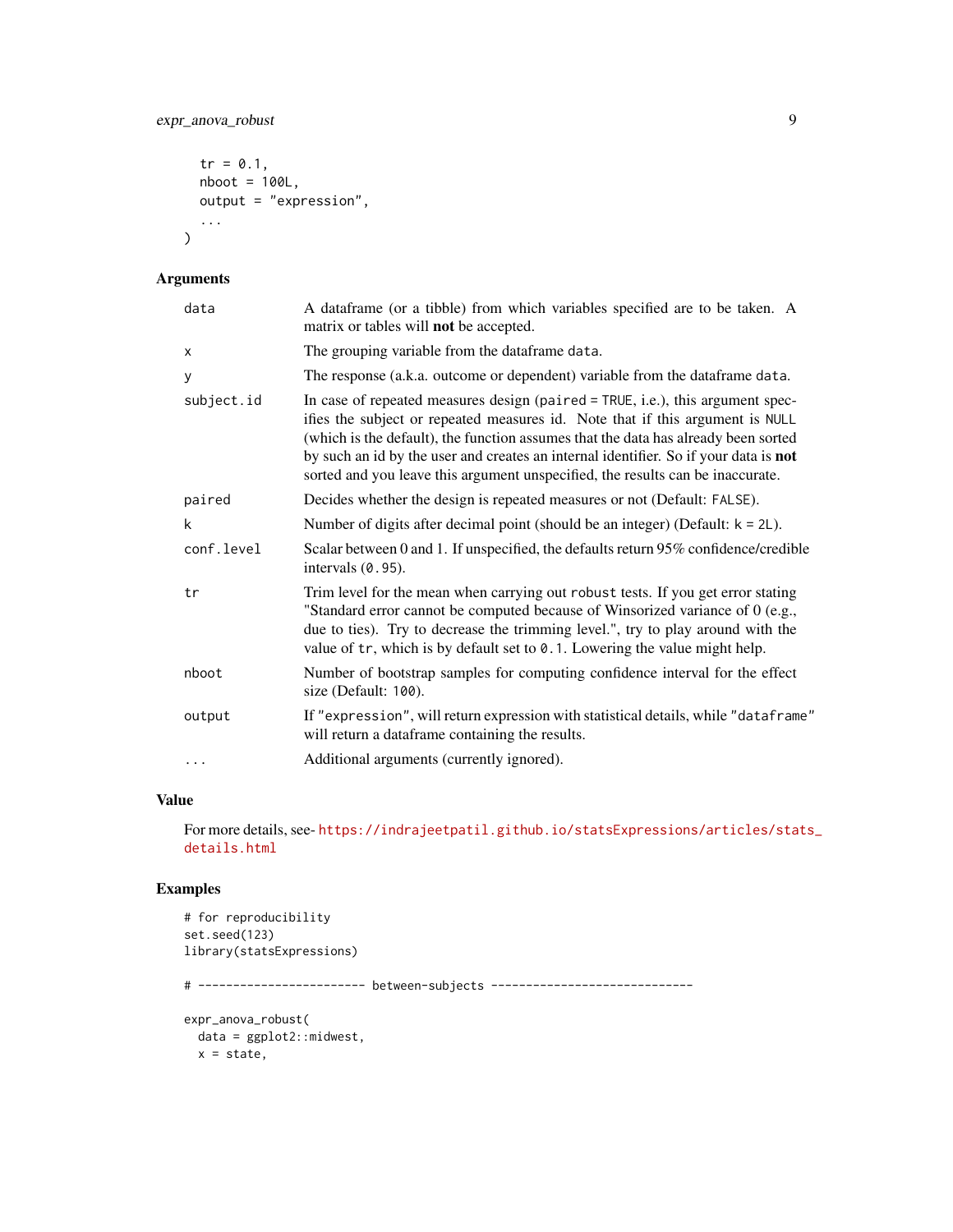```
y = percbelowpoverty
\lambda# ------------------------ within-subjects -----------------------------
expr_anova_robust(
 data = iris_long,
 x = condition,
 y = value,
 paired = TRUE,
  k = 3
\overline{\phantom{a}}
```
expr\_contingency\_tab *Making expression for contingency table analysis*

# Description

Making expression for contingency table analysis

# Usage

```
expr_contingency_tab(
 data,
 x,
 y = NULL,counts = NULL,
 paired = FALSE,
 ratio = NULL,
 k = 2L,
 conf. level = 0.95,
 output = "expression",
  ...
)
```

| data         | A dataframe (or a tibble) from which variables specified are to be taken. A<br>matrix or tables will <b>not</b> be accepted.                                                                                                            |
|--------------|-----------------------------------------------------------------------------------------------------------------------------------------------------------------------------------------------------------------------------------------|
| $\mathsf{x}$ | The variable to use as the <b>rows</b> in the contingency table.                                                                                                                                                                        |
| y            | The variable to use as the <b>columns</b> in the contingency table. Default is NULL.<br>If NULL, one-sample proportion test (a goodness of fit test) will be run for the x<br>variable. Otherwise association test will be carried out. |
| counts       | A string naming a variable in data containing counts, or NULL if each row repre-<br>sents a single observation.                                                                                                                         |
| paired       | Logical indicating whether data came from a within-subjects or repeated mea-<br>sures design study (Default: FALSE). If TRUE, McNemar's test subtitle will be<br>returned. If FALSE, Pearson's chi-square test will be returned.        |

<span id="page-9-0"></span>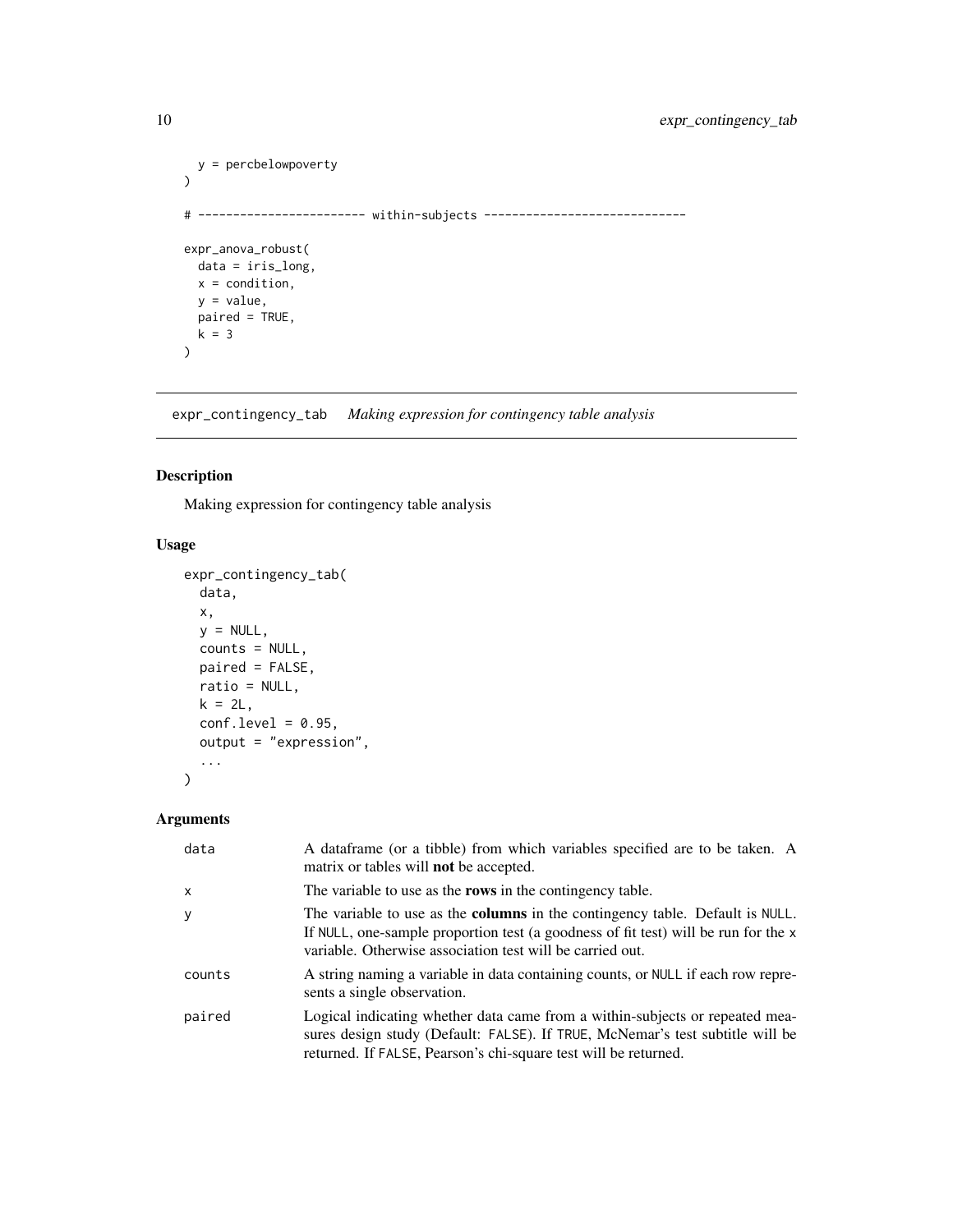| ratio      | A vector of proportions: the expected proportions for the proportion test (should<br>sum to 1). Default is NULL, which means the null is equal theoretical proportions<br>across the levels of the nominal variable. This means if there are two levels<br>this will be ratio = $c(0.5, 0.5)$ or if there are four levels this will be ratio =<br>$c(0.25, 0.25, 0.25, 0.25)$ , etc. |
|------------|--------------------------------------------------------------------------------------------------------------------------------------------------------------------------------------------------------------------------------------------------------------------------------------------------------------------------------------------------------------------------------------|
| k          | Number of digits after decimal point (should be an integer) (Default: $k = 2L$ ).                                                                                                                                                                                                                                                                                                    |
| conf.level | Scalar between 0 and 1. If unspecified, the defaults return 95% confidence/credible<br>intervals $(0.95)$ .                                                                                                                                                                                                                                                                          |
| output     | If "expression", will return expression with statistical details, while "dataframe"<br>will return a dataframe containing the results.                                                                                                                                                                                                                                               |
| .          | Additional arguments (currently ignored).                                                                                                                                                                                                                                                                                                                                            |

# Value

Expression or a dataframe for contingency analysis (Pearson's chi-square test for independence for between-subjects design or McNemar's test for within-subjects design) or goodness of fit test for a single categorical variable.

# References

For more details, see- [https://indrajeetpatil.github.io/statsExpressions/articles/sta](https://indrajeetpatil.github.io/statsExpressions/articles/stats_details.html)ts\_ [details.html](https://indrajeetpatil.github.io/statsExpressions/articles/stats_details.html)

```
# for reproducibility
set.seed(123)
library(statsExpressions)
# ------------------------ association tests -----------------------------
# without counts data
expr_contingency_tab(
 data = mtcars,
 x = am,y = cy1,
  paired = FALSE
\mathcal{E}# ------------------------ goodness of fit tests ---------------------------
# with counts
expr_contingency_tab(
 data = as.data.frame(HairEyeColor),
 x = Eye,
 counts = Freq,
  ratio = c(0.2, 0.2, 0.3, 0.3)
\mathcal{L}
```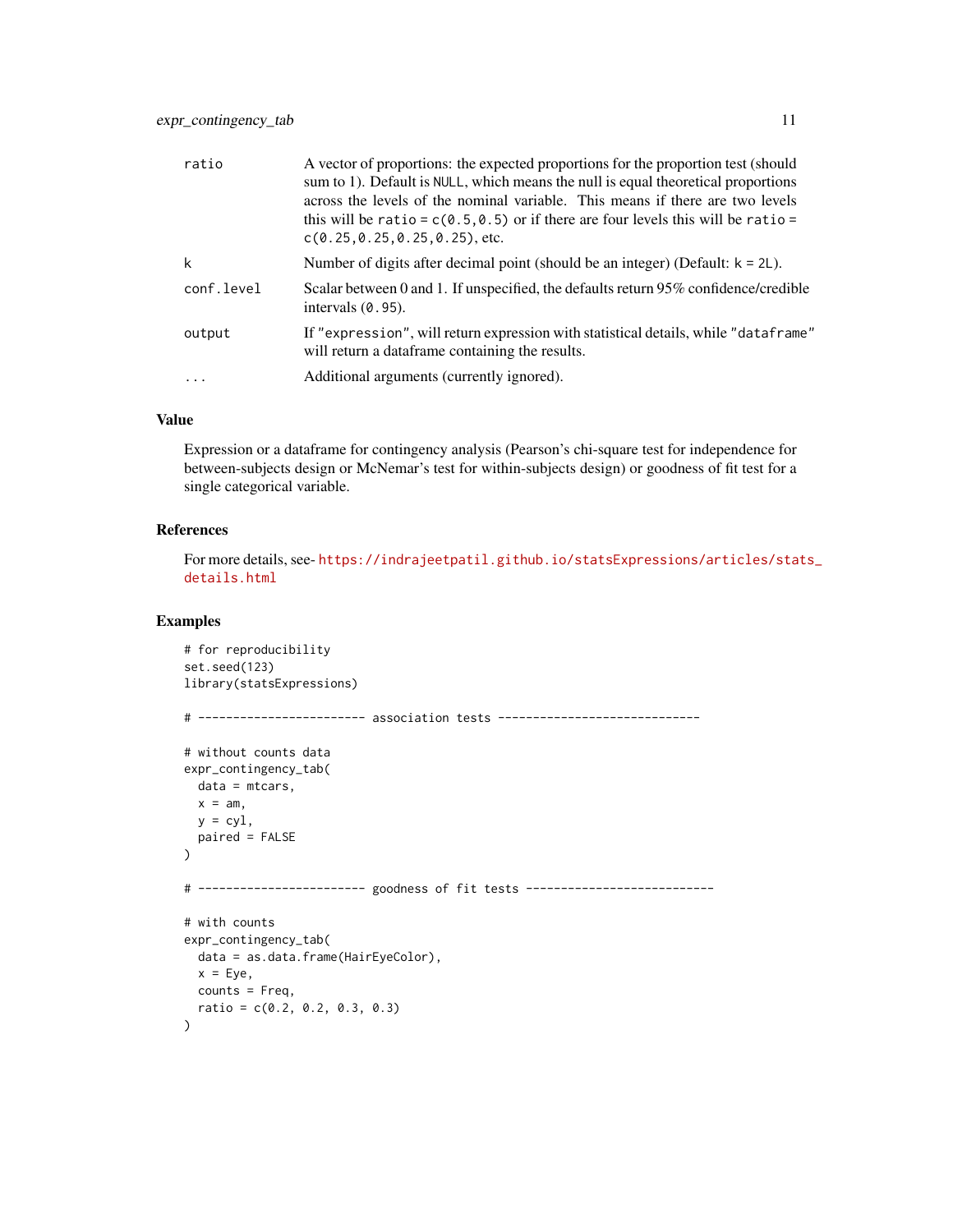<span id="page-11-0"></span>

Making expression for correlation analysis

# Usage

```
expr_corr_test(
 data,
 x,
 y,
 k = 2L,
 conf.level = 0.95,beta = 0.1,
 type = "parametric",
 bf.prior = 0.707,
 output = "expression",...
)
```

| data         | A data frame (or a tibble) from which variables specified are to be taken. A<br>matrix or tables will <b>not</b> be accepted.                                                                                                                                                                                                                                                                                                              |
|--------------|--------------------------------------------------------------------------------------------------------------------------------------------------------------------------------------------------------------------------------------------------------------------------------------------------------------------------------------------------------------------------------------------------------------------------------------------|
| $\mathsf{x}$ | The column in data containing the explanatory variable to be plotted on the x-<br>axis. Can be entered either as a character string (e.g., "x") or as a bare expression<br>$(e.g, x)$ .                                                                                                                                                                                                                                                    |
| У            | The column in data containing the response (outcome) variable to be plotted on<br>the y-axis. Can be entered either as a character string (e.g., " $y$ ") or as a bare<br>expression (e.g, y).                                                                                                                                                                                                                                             |
| k            | Number of digits after decimal point (should be an integer) (Default: $k = 2L$ ).                                                                                                                                                                                                                                                                                                                                                          |
| conf.level   | Scalar between 0 and 1. If unspecified, the defaults return 95% confidence/credible<br>intervals $(0.95)$ .                                                                                                                                                                                                                                                                                                                                |
| beta         | bending constant (Default: 0.1). For more, see WRS2::pbcor().                                                                                                                                                                                                                                                                                                                                                                              |
| type         | Type of association between paired samples required (""parametric": Pear-<br>son's product moment correlation coefficient" or ""nonparametric": Spear-<br>man's rho" or ""robust": percentage bend correlation coefficient" or ""bayes":<br>Bayes Factor for Pearson's r"). Corresponding abbreviations are also accepted:<br>"p" (for parametric/pearson), "np" (nonparametric/spearman), "r" (robust), "bf"<br>(for bayes factor), resp. |
| bf.prior     | A number between 0.5 and 2 (default 0.707), the prior width to use in calculat-<br>ing Bayes factors.                                                                                                                                                                                                                                                                                                                                      |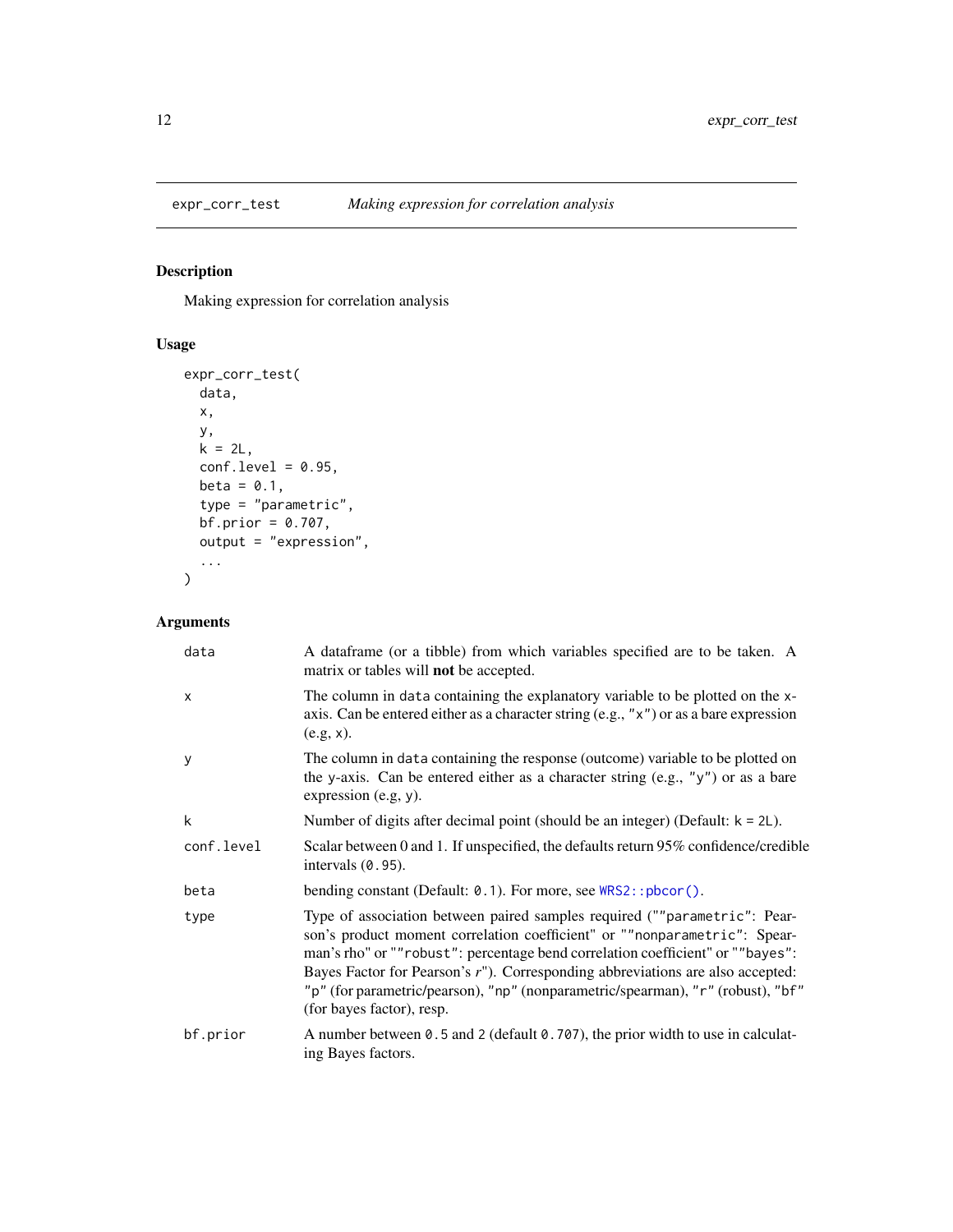<span id="page-12-0"></span>

| output | If "expression", will return expression with statistical details, while "dataframe"<br>will return a dataframe containing the results.                                                                                                                |
|--------|-------------------------------------------------------------------------------------------------------------------------------------------------------------------------------------------------------------------------------------------------------|
| .      | Arguments passed on to bf_extractor                                                                                                                                                                                                                   |
|        | conf.level Confidence/Credible Interval (CI) level. Default to 0.95 (95%).<br>centrality The point-estimates (centrality indices) to compute. Character<br>(vector) or list with one or more of these options: "median", "mean", "MAP"<br>or $"all".$ |
|        | conf.method The type of index used for Credible Interval. Can be "hdi" (de-<br>fault), "eti", or "si" (see si(), hdi(), eti() functions from bayestestR<br>package).                                                                                  |
|        | k Number of digits after decimal point (should be an integer) (Default: $k = 2L$ ).                                                                                                                                                                   |
|        | top. text Text to display on top of the Bayes Factor message. This is mostly<br>relevant in the context of ggstatsplot functions.                                                                                                                     |
|        | output If "expression", will return expression with statistical details, while<br>"dataframe" will return a dataframe containing the results.                                                                                                         |

#### Value

Expression containing results from correlation test with confidence intervals for the correlation coefficient estimate. Results are extracted via correlation::correlation.

#### References

For more details, see- [https://indrajeetpatil.github.io/statsExpressions/articles/sta](https://indrajeetpatil.github.io/statsExpressions/articles/stats_details.html)ts\_ [details.html](https://indrajeetpatil.github.io/statsExpressions/articles/stats_details.html)

```
# for reproducibility
set.seed(123)
library(statsExpressions)
# without changing defaults
expr_corr_test(
  data = ggplot2::midwest,
 x = area,
 y = percblack,
  type = "parametric"
)
# changing defaults
expr_corr_test(
 data = ggplot2::midwest,
 x = area,
  y = percblack,
  beta = 0.2,
  type = "robust"
\mathcal{L}
```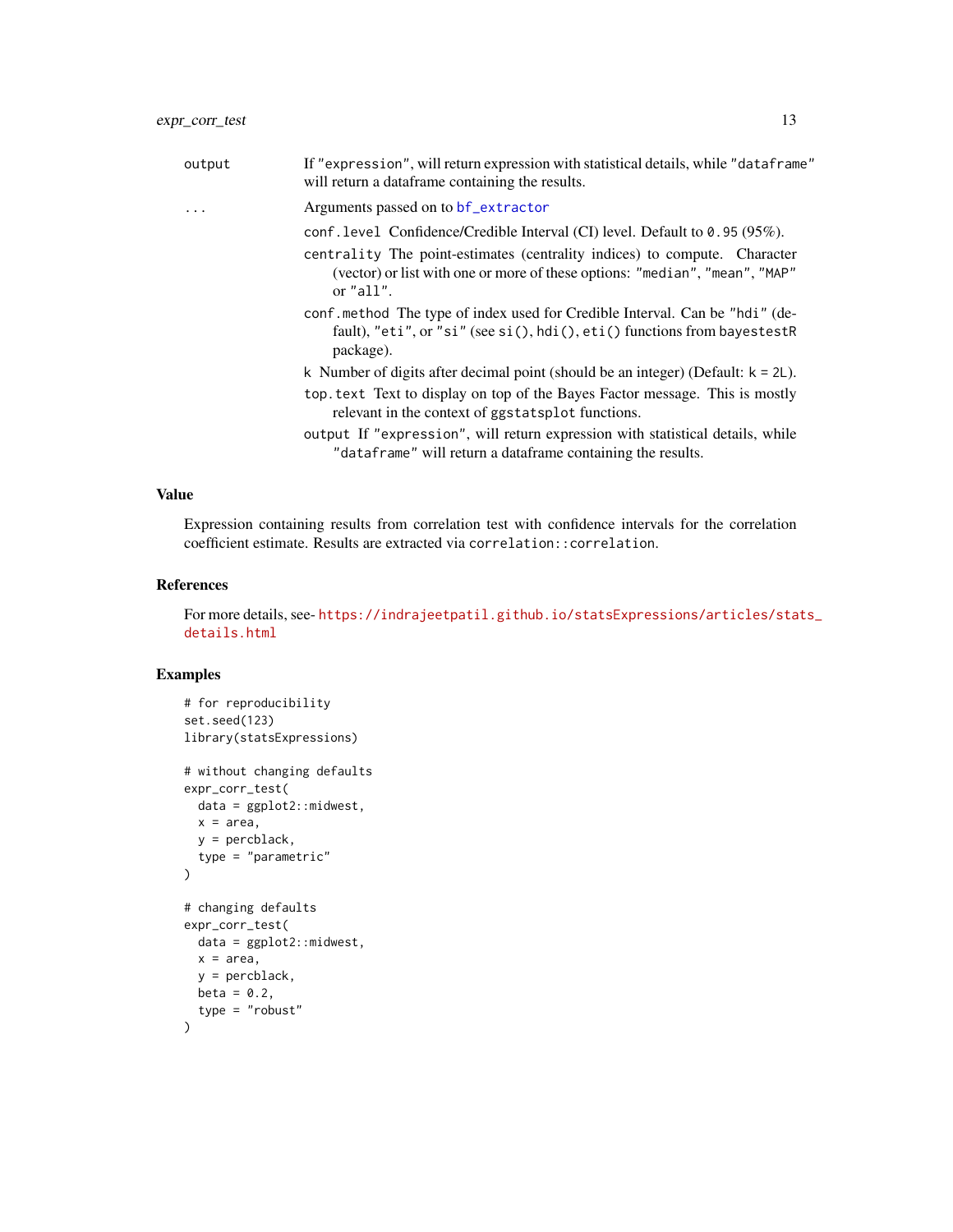<span id="page-13-0"></span>

Making expression for random-effects meta-analysis

# Usage

```
expr_meta_random(
 data,
  type = "parametric",
 metaBMA.args = list(),
 random = "mixture",
 k = 2L,
 conf.level = 0.95,caption = NULL,
 output = "expression",
  ...
)
```

| data         | A dataframe. It <b>must</b> contain columns named estimate (effect sizes or out-<br>comes) and std.error (corresponding standard errors). These two columns<br>will be used for yi and sei arguments in metafor:: rma (for parametric analy-<br>sis) or metaplus:: metaplus (for robust analysis). |
|--------------|----------------------------------------------------------------------------------------------------------------------------------------------------------------------------------------------------------------------------------------------------------------------------------------------------|
| type         | Type of statistic expected ("parametric" or "nonparametric" or "robust" or<br>"bayes"). Corresponding abbreviations are also accepted: "p" (for parametric),<br>"np" (nonparametric), "r" (robust), or "bf"resp.                                                                                   |
| metaBMA.args | A list of additional arguments to be passed to metaBMA:: meta_random.                                                                                                                                                                                                                              |
| random       | The type of random effects distribution. One of "normal", "t-dist", "mixture", for<br>standard normal, <i>t</i> -distribution or mixture of normals respectively.                                                                                                                                  |
| k            | Number of digits after decimal point (should be an integer) (Default: $k = 2L$ ).                                                                                                                                                                                                                  |
| conf.level   | Scalar between 0 and 1. If unspecified, the defaults return 95% confidence/credible<br>intervals $(0.95)$ .                                                                                                                                                                                        |
| caption      | Text to display as caption. This argument is relevant only when output = "caption".                                                                                                                                                                                                                |
| output       | If "expression", will return expression with statistical details, while "dataframe"<br>will return a dataframe containing the results.                                                                                                                                                             |
| $\cdots$     | Additional arguments passed to the respective meta-analysis function.                                                                                                                                                                                                                              |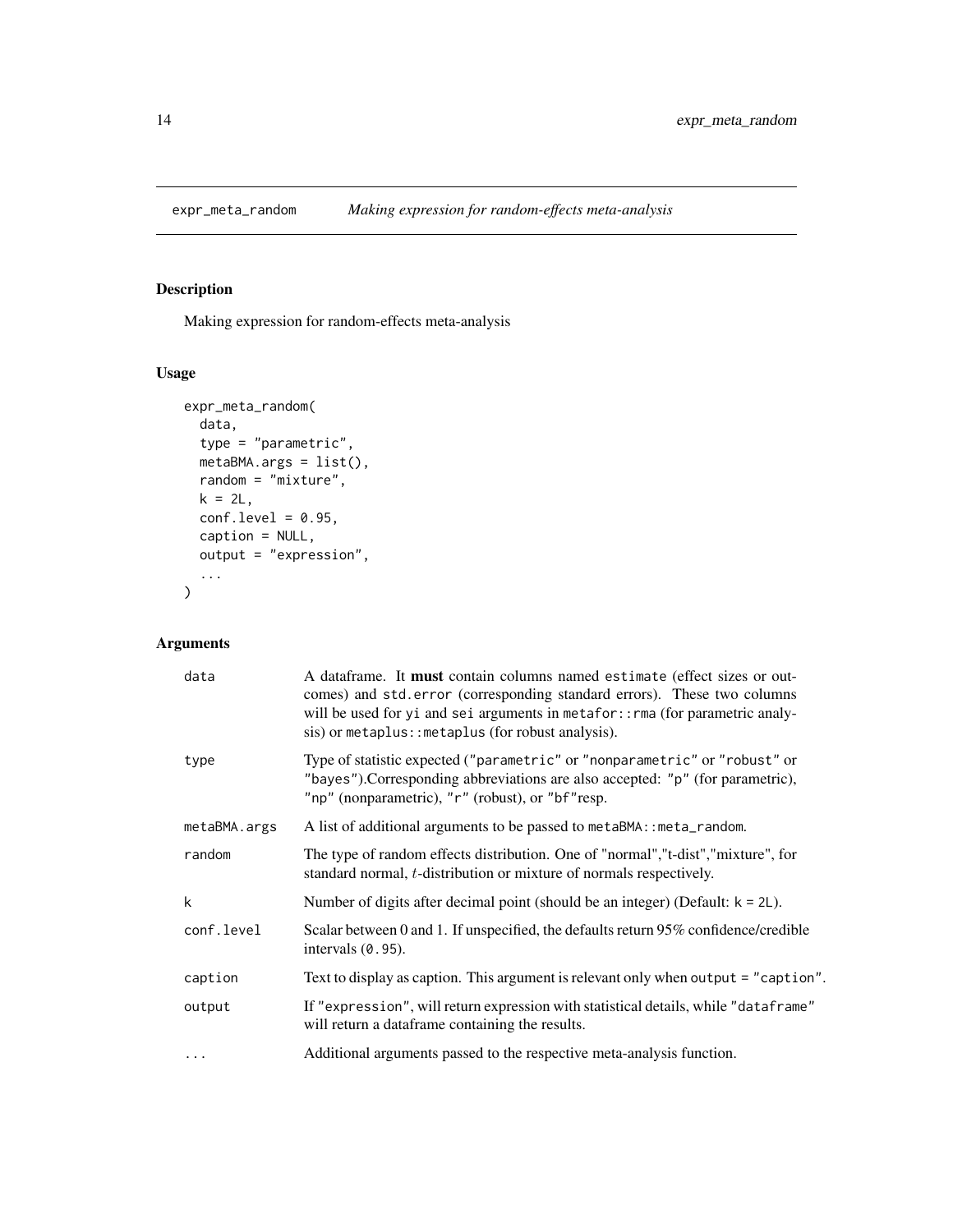# Details

This analysis is carried out using-

- parametric: metafor::rma
- robust: metaplus: : metaplus
- Bayesian: metaBMA::meta\_random

```
# setup
set.seed(123)
library(statsExpressions)
library(metaplus)
# renaming to what `statsExpressions` expects
df <- dplyr::rename(mag, estimate = yi, std.error = sei)
# ----------------------- parametric ---------------------------------------
# creating expression
expr_meta_random(data = df, k = 3)
# ----------------------- random -----------------------------------------
# creating expression
expr_meta_random(
  data = df,
  type = "random",
  random = "normal",
  output = "dataframe"
)
# ----------------------- Bayes Factor -----------------------------------
# making subtitle
expr_meta_random(
  data = df,type = "bayes",
  k = 3,# additional arguments given to `metaBMA`
  metaBMA.args = list(
   iter = 5000,
   summarize = "integrate",
   control = list(adapt\_delta = 0.99, max\_treedeph = 15))
)
```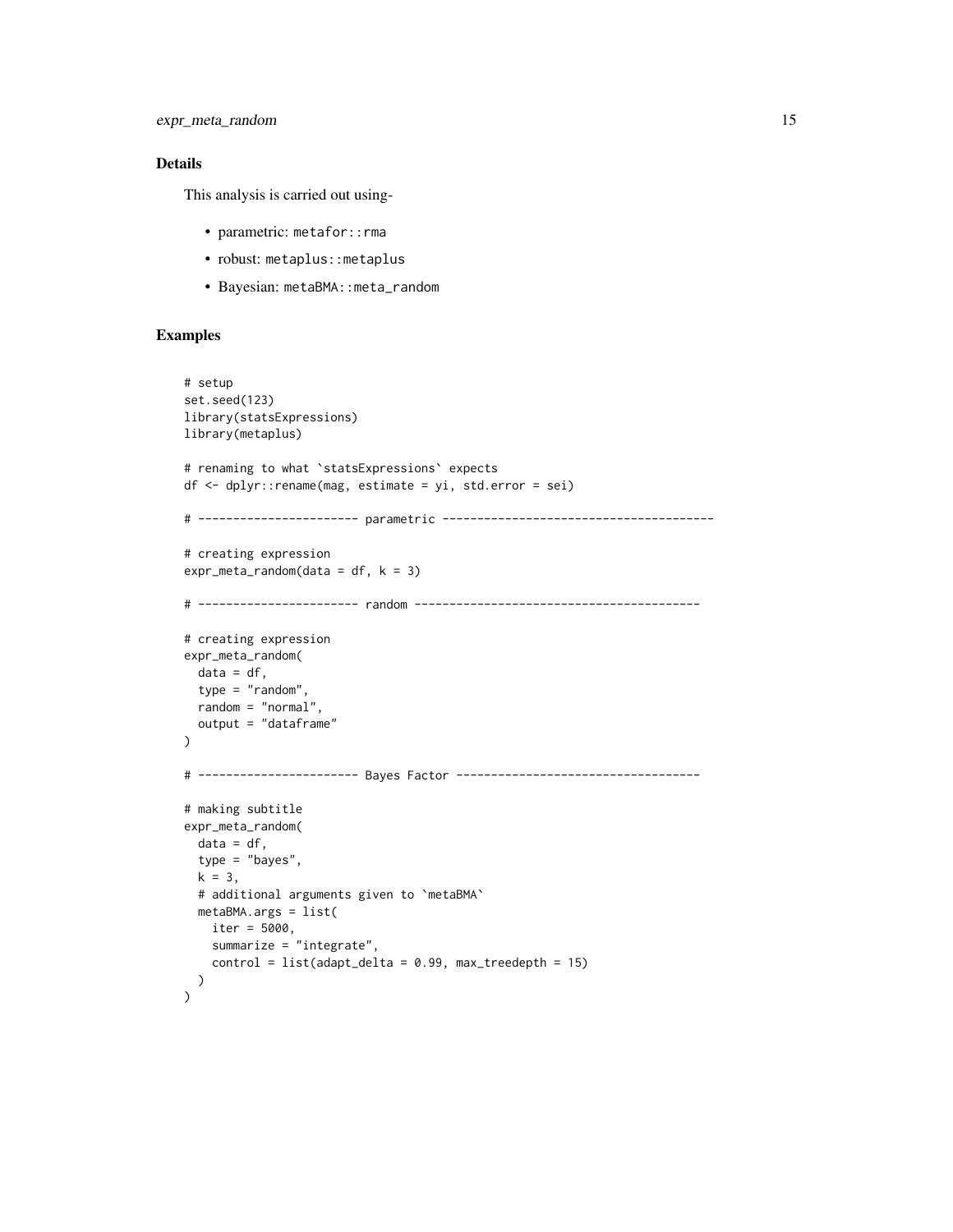<span id="page-15-0"></span>

Template for subtitles with statistical details for tests

# Usage

```
expr_template(
  no.parameters,
  statistic.text,
  stats.df,
  effsize.text,
  n,
  conf.level = 0.95,k = 2L,
  k.parameter = <math>0L</math>,k.parameter2 = 0L,
  n.text = NULL,...
\mathcal{L}
```

| no.parameters | An integer that specifies that the number of parameters for the statistical test.<br>Can be 0 for non-parametric tests, 1 for tests based on <i>t</i> -statistic or chi-squared<br>statistic, 2 for tests based on <i>F</i> -statistic.                      |
|---------------|--------------------------------------------------------------------------------------------------------------------------------------------------------------------------------------------------------------------------------------------------------------|
|               | statistic. text A character that specifies the relevant test statistic. For example, for tests with<br><i>t</i> -statistic, statistic.text = $"t"$ . If you want to use plotmath, you will have<br>to quote the argument $(e.g.,\text{quote}(italic("t"))).$ |
| stats.df      | A dataframe containing details from the statistical analysis and should contain<br>some of the the following columns:                                                                                                                                        |
|               | • <i>statistic</i> : the numeric value of a statistic.                                                                                                                                                                                                       |
|               | • <i>parameter</i> : the numeric value of a parameter being modeled (often degrees<br>of freedom for the test); note that if no parameters = $\theta$ L (e.g., for non-<br>parametric tests), this column will be irrelevant.                                |
|               | • <i>parameter1</i> , <i>parameter2</i> relevant only if the statistic in question has two<br>degrees of freedom (e.g., anova).                                                                                                                              |
|               | • <i>p. value</i> the two-sided $p$ -value associated with the observed statistic.                                                                                                                                                                           |
|               | • <i>estimate</i> : estimated value of the effect size.                                                                                                                                                                                                      |
|               | • <i>conf.low</i> : lower bound for effect size estimate.                                                                                                                                                                                                    |
|               | • <i>conf.high</i> : upper bound for effect size estimate.                                                                                                                                                                                                   |
| effsize.text  | A character that specifies the relevant effect size. For example, for Cohen's $d$<br>statistic, $effsize.text = "d".$ If you want to use plotmath, you will have to<br>quote the argument (e.g., quote(italic("d"))).                                        |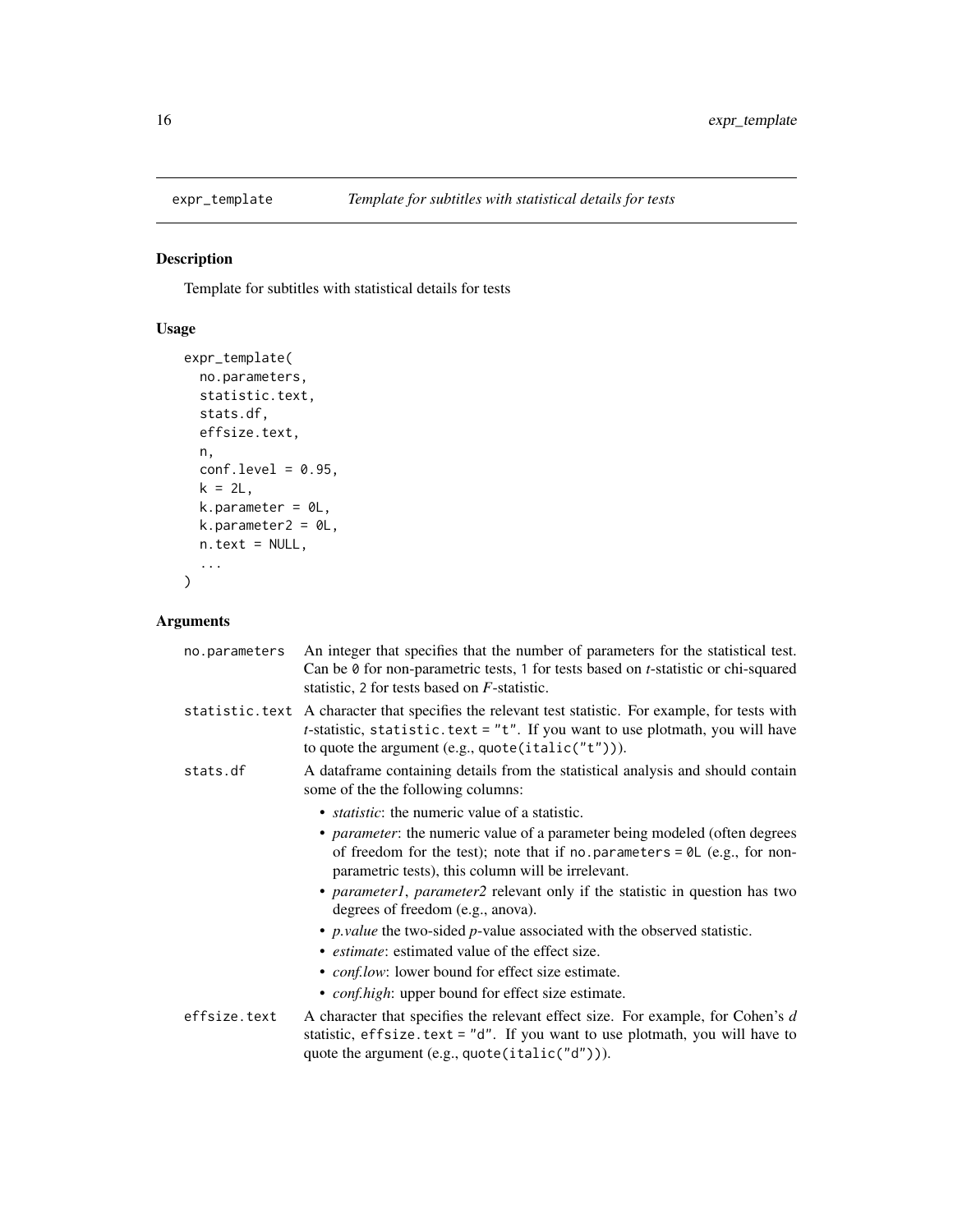<span id="page-16-0"></span>

| n                         | An integer specifying the sample size used for the test.                                                                                                                                                                                                                                                       |
|---------------------------|----------------------------------------------------------------------------------------------------------------------------------------------------------------------------------------------------------------------------------------------------------------------------------------------------------------|
| conf.level                | Scalar between 0 and 1. If unspecified, the defaults return 95% confidence/credible<br>intervals $(0.95)$ .                                                                                                                                                                                                    |
| k                         | Number of digits after decimal point (should be an integer) (Default: $k = 2L$ ).                                                                                                                                                                                                                              |
| k.parameter, k.parameter2 | Number of decimal places to display for the parameters (default: $\theta$ ).                                                                                                                                                                                                                                   |
| n.text                    | A character that specifies the design, which will determine what the n stands for.<br>For example, for repeated measures, this can be quote (italic("n")["pairs"]),<br>while for independent subjects design this can be quote (italic("n") [" $obs$ "]).<br>If NULL, defaults to generic quote (italic("n")). |
| $\ddotsc$                 | Currently ignored.                                                                                                                                                                                                                                                                                             |

# Examples

```
set.seed(123)
# creating a dataframe with stats results
stats_df <-
 cbind.data.frame(
   statistic = 5.494,
   parameter = 29.234,
   p.value = 0.00001,
   estimate = -1.980,
   conf.low = -2.873,conf.high = -1.088\lambda# subtitle for *t*-statistic with Cohen's *d* as effect size
statsExpressions::expr_template(
 no.parameters = 1L,
 stats.df = stats_df,
 statistic.text = quote(italic("t")),
 effsize.text = quote(italic("d")),
 n = 32L,conf. level = 0.95,k = 3L,
 k.parameter = 3L
\lambda
```
expr\_t\_bayes *Making expression containing Bayesian* t*-test results*

#### Description

Making expression containing Bayesian *t*-test results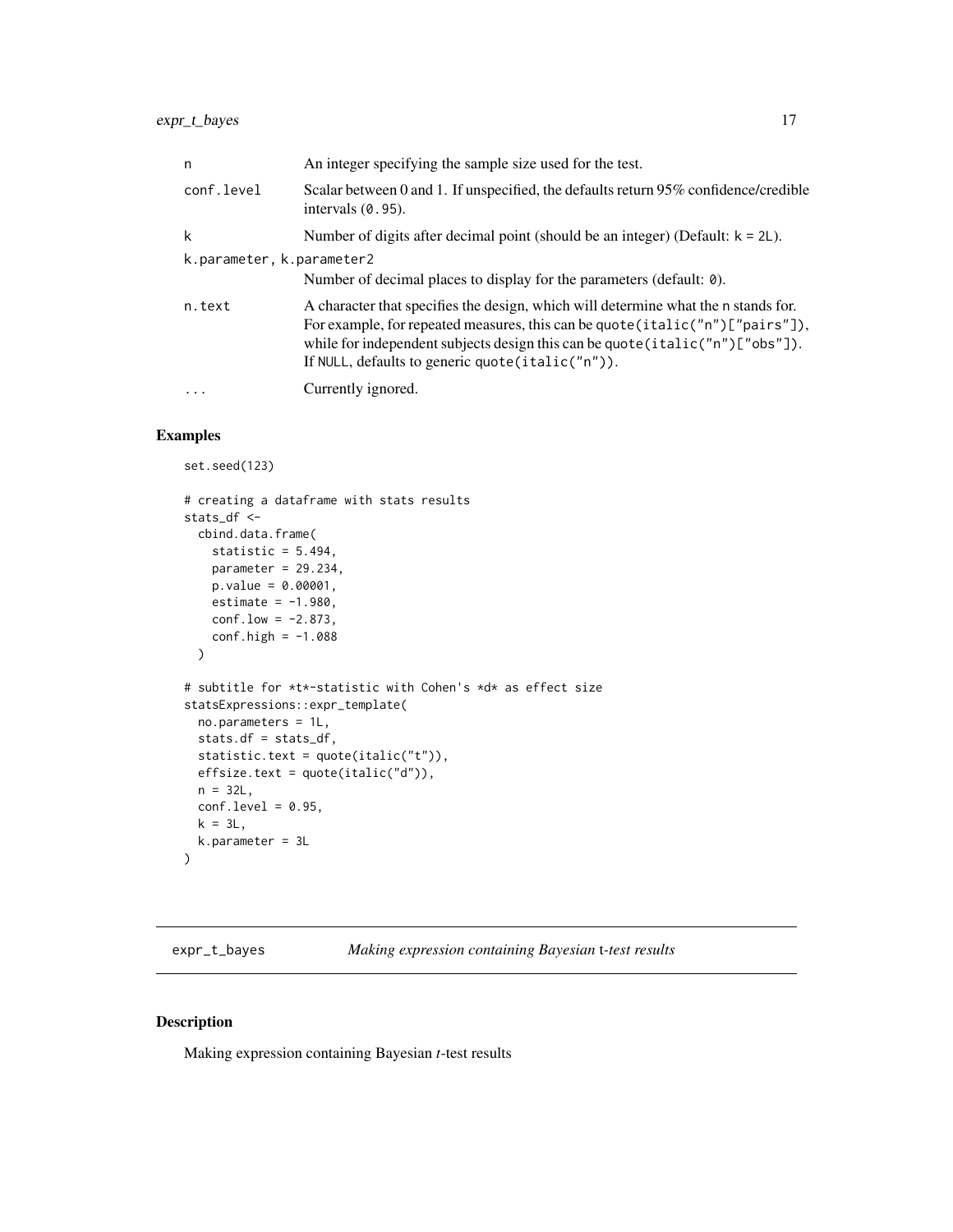# Usage

```
expr_t_bayes(
  data,
  x,
  y,
  subject.id = NULL,
  paired = FALSE,
  k = 2L,
  bf.prior = 0.707,
  output = "expression",
  ...
\mathcal{L}
```
# Arguments

| data         | A dataframe (or a tibble) from which variables specified are to be taken. A<br>matrix or tables will <b>not</b> be accepted.                                                                                                                                                                                                                                                                                                             |
|--------------|------------------------------------------------------------------------------------------------------------------------------------------------------------------------------------------------------------------------------------------------------------------------------------------------------------------------------------------------------------------------------------------------------------------------------------------|
| $\mathsf{x}$ | The grouping variable from the dataframe data.                                                                                                                                                                                                                                                                                                                                                                                           |
| У            | The response (a.k.a. outcome or dependent) variable from the data frame data.                                                                                                                                                                                                                                                                                                                                                            |
| subject.id   | In case of repeated measures design (paired $=$ TRUE, i.e.), this argument spec-<br>ifies the subject or repeated measures id. Note that if this argument is NULL<br>(which is the default), the function assumes that the data has already been sorted<br>by such an id by the user and creates an internal identifier. So if your data is <b>not</b><br>sorted and you leave this argument unspecified, the results can be inaccurate. |
| paired       | Logical that decides whether the experimental design is repeated measures/within-<br>subjects or between-subjects. The default is FALSE.                                                                                                                                                                                                                                                                                                 |
| k            | Number of digits after decimal point (should be an integer) (Default: $k = 2L$ ).                                                                                                                                                                                                                                                                                                                                                        |
| bf.prior     | A number between 0.5 and 2 (default $0.707$ ), the prior width to use in calculat-<br>ing Bayes factors.                                                                                                                                                                                                                                                                                                                                 |
| output       | If "expression", will return expression with statistical details, while "dataframe"<br>will return a dataframe containing the results.                                                                                                                                                                                                                                                                                                   |
| $\ddots$     | Additional arguments (currently ignored).                                                                                                                                                                                                                                                                                                                                                                                                |

# References

For more details, see- [https://indrajeetpatil.github.io/statsExpressions/articles/sta](https://indrajeetpatil.github.io/statsExpressions/articles/stats_details.html)ts\_ [details.html](https://indrajeetpatil.github.io/statsExpressions/articles/stats_details.html)

# Examples

```
# for reproducibility
set.seed(123)
library(statsExpressions)
```
# ------------- between-subjects design --------------------------

expr\_t\_bayes(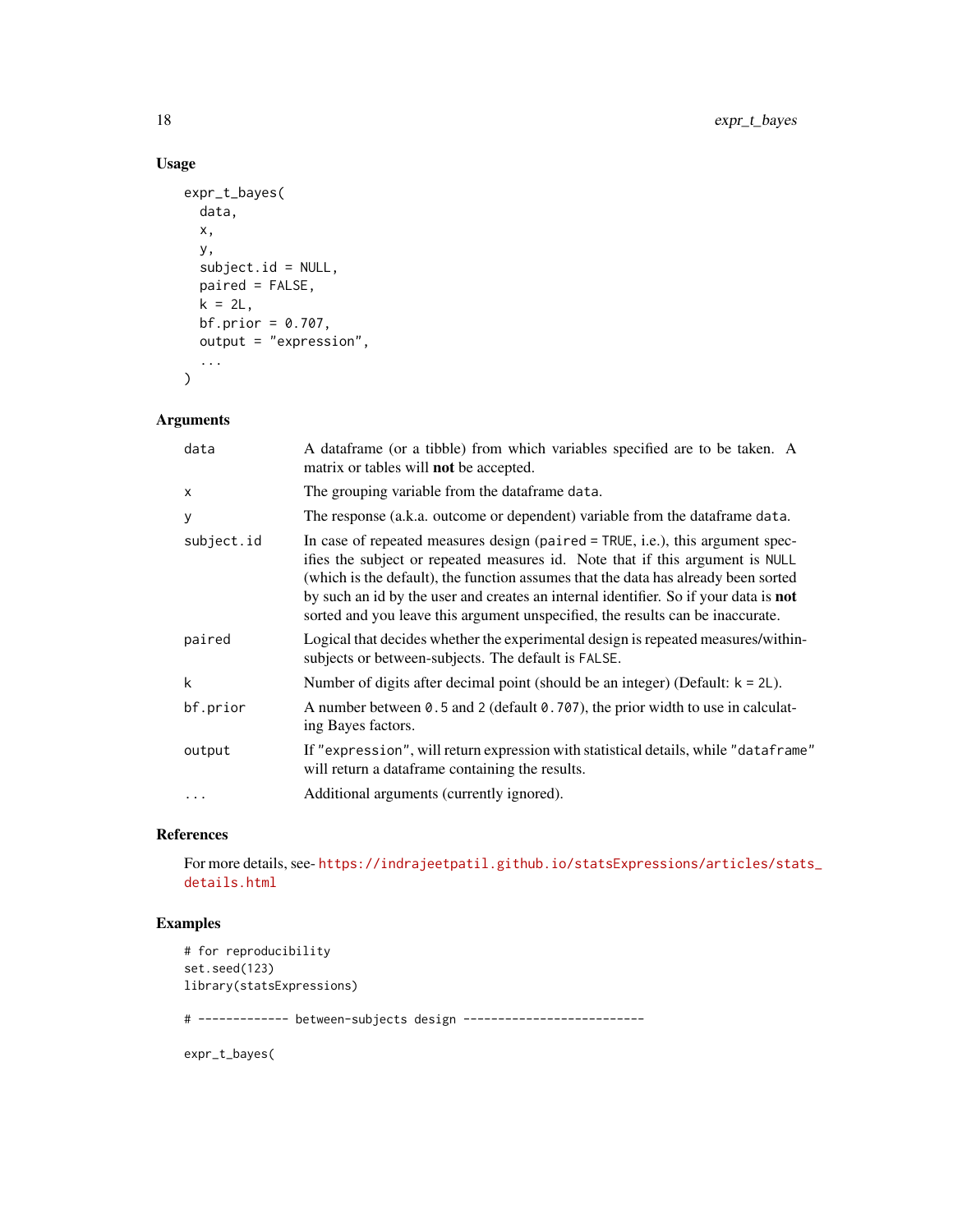```
data = mtcars,
 x = am,y = wt,paired = FALSE
\mathcal{L}# ------------- within-subjects design -----------------------------
expr_t_bayes(
 data = dplyr::filter(bugs_long, condition %in% c("LDLF", "LDHF")),
 x = condition,
 y = desire,
  paired = TRUE,
  subject.id = subject
\mathcal{L}
```
expr\_t\_nonparametric *Making expression for Mann-Whitney* U*-test/Wilcoxon test results*

# Description

Making expression for Mann-Whitney *U*-test/Wilcoxon test results

#### Usage

```
expr_t_nonparametric(
  data,
 x,
 y,
  subject.id = NULL,
 paired = FALSE,
 k = 2L,
 conf. level = 0.95,conf.type = "norm",
 nboot = 100,
 output = "expression",
  ...
\mathcal{L}
```

| data | A dataframe (or a tibble) from which variables specified are to be taken. A<br>matrix or tables will <b>not</b> be accepted. |
|------|------------------------------------------------------------------------------------------------------------------------------|
|      | The grouping variable from the data frame data.                                                                              |
|      | The response (a.k.a. outcome or dependent) variable from the data frame data.                                                |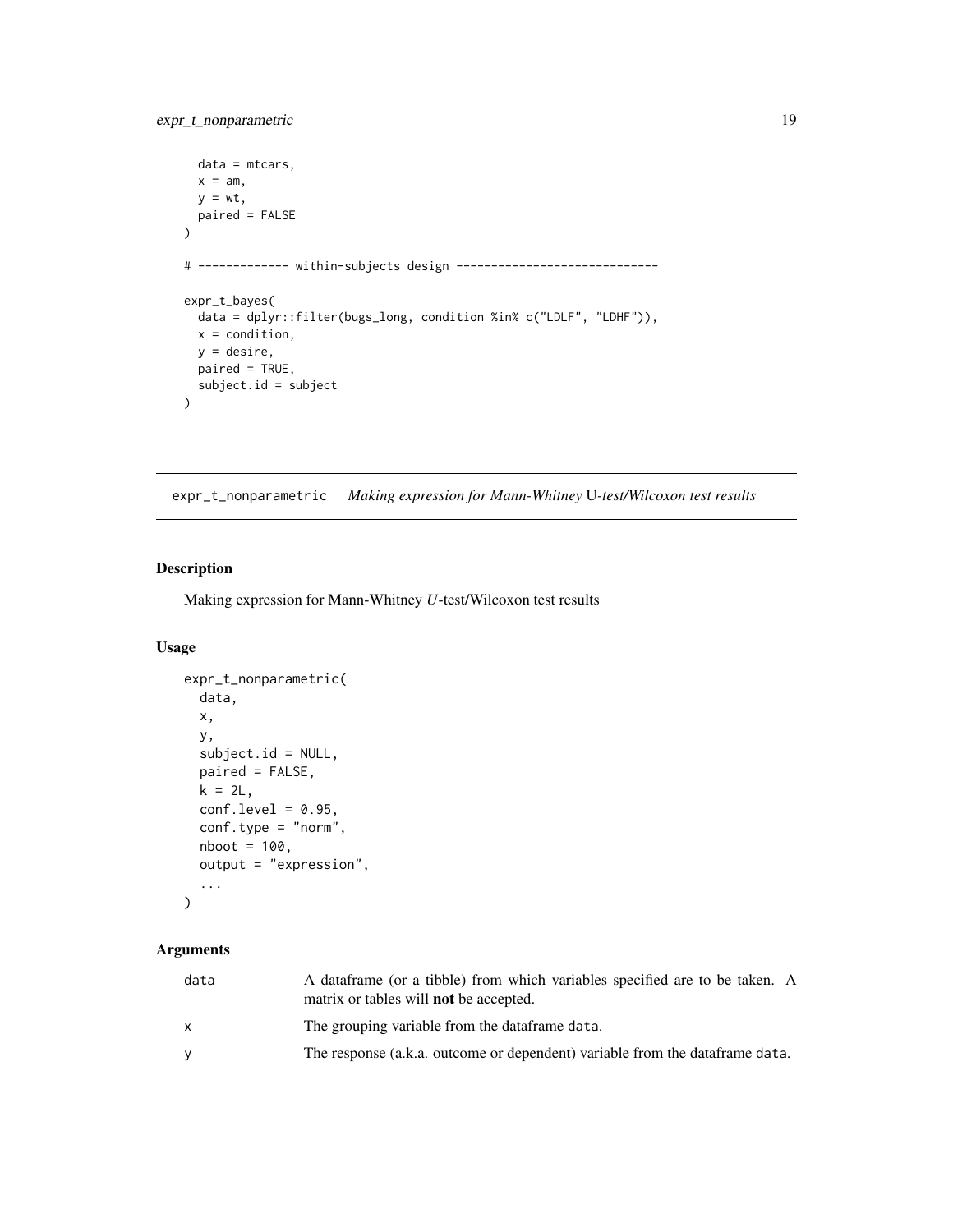| subject.id | In case of repeated measures design (paired $=$ TRUE, i.e.), this argument spec-<br>ifies the subject or repeated measures id. Note that if this argument is NULL<br>(which is the default), the function assumes that the data has already been sorted<br>by such an id by the user and creates an internal identifier. So if your data is <b>not</b><br>sorted and you leave this argument unspecified, the results can be inaccurate. |
|------------|------------------------------------------------------------------------------------------------------------------------------------------------------------------------------------------------------------------------------------------------------------------------------------------------------------------------------------------------------------------------------------------------------------------------------------------|
| paired     | Logical that decides whether the experimental design is repeated measures/within-<br>subjects or between-subjects. The default is FALSE.                                                                                                                                                                                                                                                                                                 |
| k          | Number of digits after decimal point (should be an integer) (Default: $k = 2L$ ).                                                                                                                                                                                                                                                                                                                                                        |
| conf.level | Scalar between 0 and 1. If unspecified, the defaults return 95% confidence/credible<br>intervals $(0.95)$ .                                                                                                                                                                                                                                                                                                                              |
| conf.type  | A vector of character strings representing the type of intervals required. The<br>value should be any subset of the values "norm", "basic", "perc", "bca". For<br>more, see ?boot::boot.ci.                                                                                                                                                                                                                                              |
| nboot      | Number of bootstrap samples for computing confidence interval for the effect<br>size (Default: 100).                                                                                                                                                                                                                                                                                                                                     |
| output     | If "expression", will return expression with statistical details, while "dataframe"<br>will return a dataframe containing the results.                                                                                                                                                                                                                                                                                                   |
|            | Additional arguments (currently ignored).                                                                                                                                                                                                                                                                                                                                                                                                |
|            |                                                                                                                                                                                                                                                                                                                                                                                                                                          |

# Details

For the two independent samples case, the Mann-Whitney *U*-test is calculated and *W* is reported from *stats::wilcox.test*. For the paired samples case the Wilcoxon signed rank test is run and *V* is reported.

Since there is no single commonly accepted method for reporting effect size for these tests we are Since there is no single commonly accepted method for reporting effect size for these tests we are computing and reporting *r* (computed as  $Z/\sqrt{N}$ ) along with the confidence intervals associated with the estimate. Note that *N* here corresponds to total *sample size* for independent/between-subjects designs, and to total number of *pairs* (and not *observations*) for repeated measures/within-subjects designs.

*Note:* The *stats::wilcox.test* function does not follow the same convention as *stats::t.test*. The sign of the  $V$  test statistic will always be positive since it is **the sum of the positive signed ranks.** Therefore, *V* will vary in magnitude but not significance based solely on the order of the grouping variable. Consider manually reordering your factor levels if appropriate as shown in the second example below.

#### References

For more details, see- [https://indrajeetpatil.github.io/statsExpressions/articles/sta](https://indrajeetpatil.github.io/statsExpressions/articles/stats_details.html)ts\_ [details.html](https://indrajeetpatil.github.io/statsExpressions/articles/stats_details.html)

```
# for reproducibility
set.seed(123)
library(statsExpressions)
# -------------- between-subjects design ------------------------
```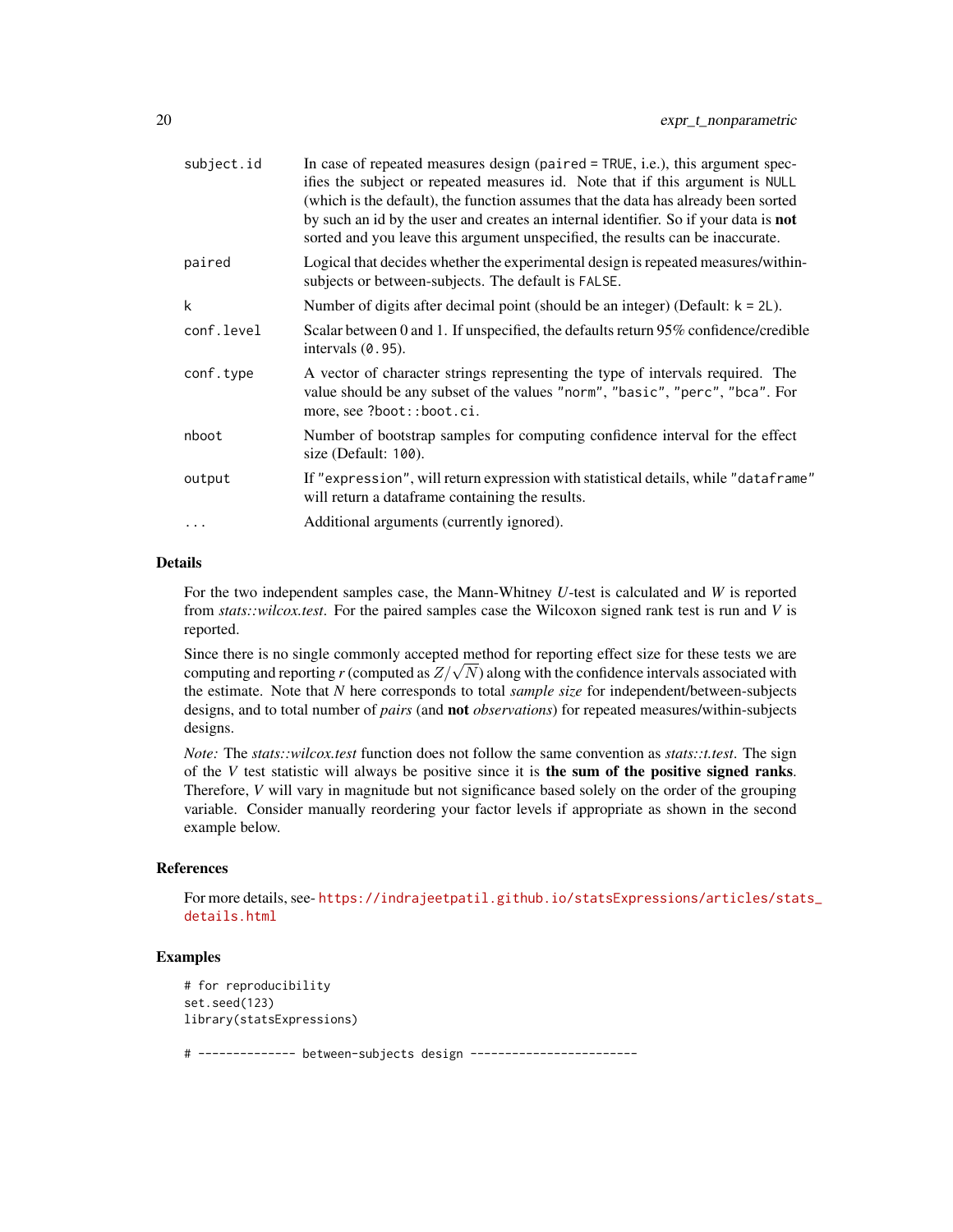```
expr_t_nonparametric(
  data = sleep,
 x = \text{group},
  y =extra
\mathcal{L}# -------------- within-subjects design ------------------------
expr_t_nonparametric(
  data = VR_dilemma,
  x = \text{modality},
  y = score,
  paired = TRUE,
  subject.id = id
)
```

| expr_t_onesample | Expression for one sample t-test and its non-parametric and robust |  |
|------------------|--------------------------------------------------------------------|--|
|                  | equivalents                                                        |  |

Expression for one sample *t*-test and its non-parametric and robust equivalents

# Usage

```
expr_t_onesample(
  data,
  x,
  type = "parametric",
  test.value = 0,
 k = 2L,
 conf. level = 0.95,conf.type = "norm",
 bf.prior = 0.707,
  robust.estimator = "onestep",
  effsize.type = "g",nboot = 100L,output = "expression",
  ...
\mathcal{L}
```

| data         | A dataframe (or a tibble) from which variables specified are to be taken. A<br>matrix or tables will <b>not</b> be accepted. |  |
|--------------|------------------------------------------------------------------------------------------------------------------------------|--|
| $\mathsf{x}$ | A numeric variable from the dataframe data.                                                                                  |  |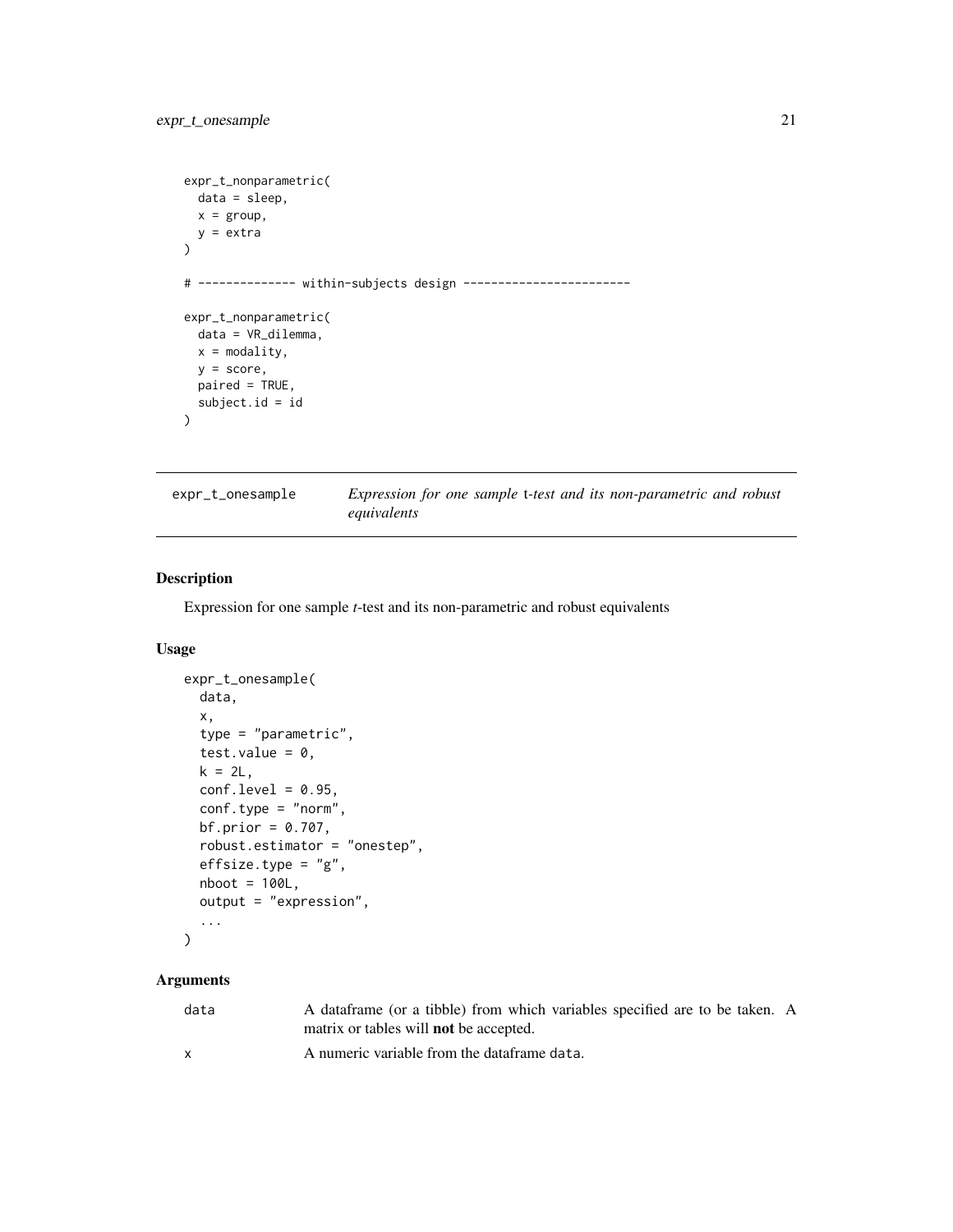| type             | Type of statistic expected ("parametric" or "nonparametric" or "robust" or<br>"bayes"). Corresponding abbreviations are also accepted: "p" (for parametric),<br>"np" (nonparametric), "r" (robust), or "bf"resp. |
|------------------|------------------------------------------------------------------------------------------------------------------------------------------------------------------------------------------------------------------|
| test.value       | A number specifying the value of the null hypothesis (Default: 0).                                                                                                                                               |
| k                | Number of digits after decimal point (should be an integer) (Default: $k = 2L$ ).                                                                                                                                |
| conf.level       | Scalar between 0 and 1. If unspecified, the defaults return 95% confidence/credible<br>intervals $(0.95)$ .                                                                                                      |
| conf.type        | A vector of character strings representing the type of intervals required. The<br>value should be any subset of the values "norm", "basic", "perc", "bca". For<br>more, see ?boot::boot.ci.                      |
| bf.prior         | A number between 0.5 and 2 (default 0.707), the prior width to use in calculat-<br>ing Bayes factors.                                                                                                            |
| robust.estimator |                                                                                                                                                                                                                  |
|                  | If type = "robust", a robust estimator to be used ("onestep" (Default), "mom",<br>or "median"). For more, see ?WRS2:: one sampb.                                                                                 |
| effsize.type     | Type of effect size needed for <i>parametric</i> tests. The argument can be "d" (for<br>Cohen's $d$ ) or "g" (for Hedge's $g$ ).                                                                                 |
| nboot            | Number of bootstrap samples for computing confidence interval for the effect<br>size (Default: 100).                                                                                                             |
| output           | If "expression", will return expression with statistical details, while "dataframe"<br>will return a dataframe containing the results.                                                                           |
| .                | Additional arguments passed to tidyBF::bf_ttest.                                                                                                                                                                 |
|                  |                                                                                                                                                                                                                  |

# Value

Expression containing results from a one-sample test. The exact test and the effect size details contained will be dependent on the type argument.

# References

For more details, see- [https://indrajeetpatil.github.io/statsExpressions/articles/sta](https://indrajeetpatil.github.io/statsExpressions/articles/stats_details.html)ts\_ [details.html](https://indrajeetpatil.github.io/statsExpressions/articles/stats_details.html)

```
# for reproducibility
set.seed(123)
library(statsExpressions)
# ----------------------- parametric ---------------------------------------
expr_t_onesample(
 data = ggplot2::msleep,
 x = \text{brainwt},
  test.value = 0.275,
  type = "parametric"
```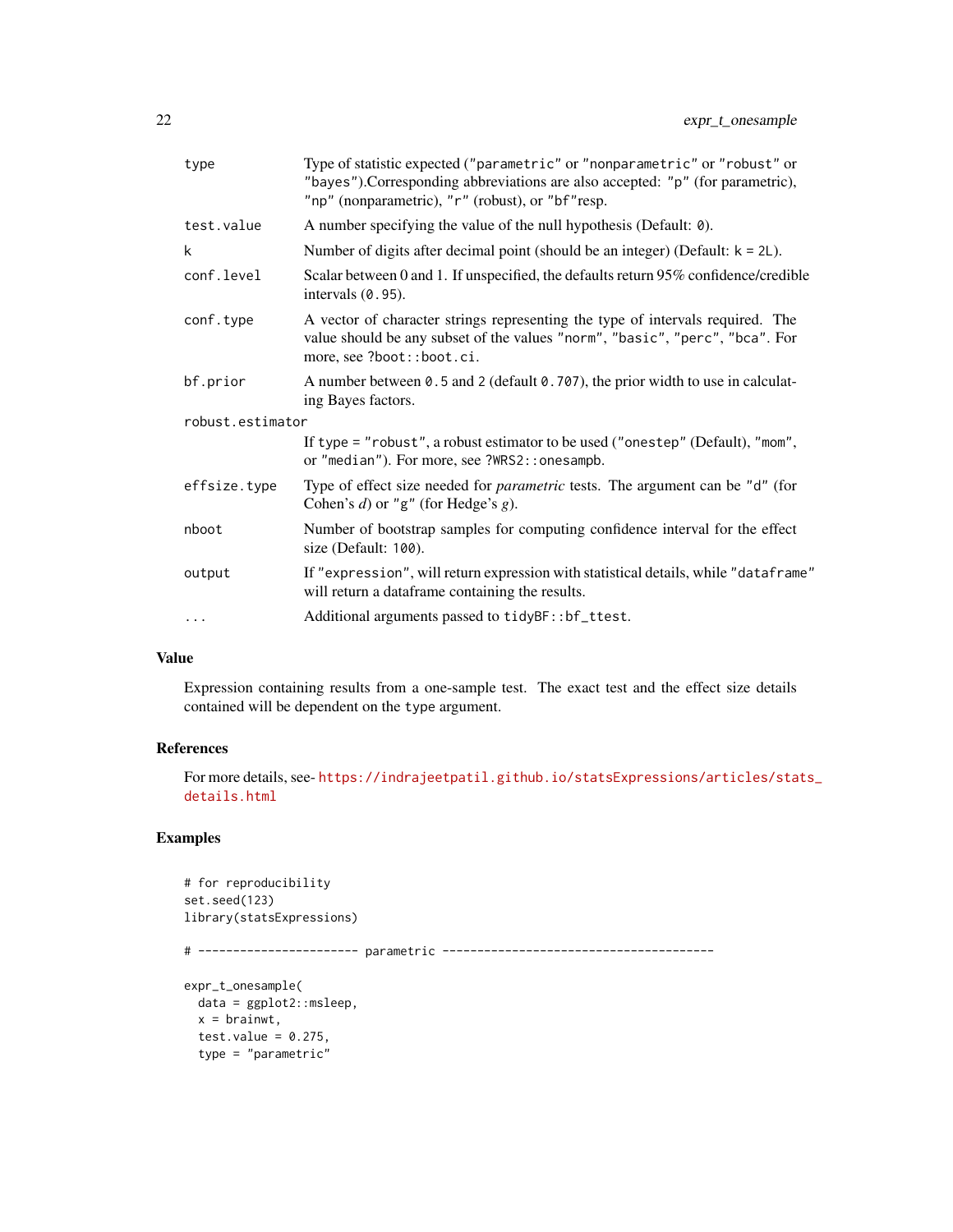```
)
# ----------------------- non-parametric -----------------------------------
expr_t_onesample(
 data = ggplot2::msleep,
 x = \text{brainwt},
 test.value = 0.275,
  type = "nonparametric"
\mathcal{L}# ----------------------- robust --------------------------------------------
expr_t_onesample(
 data = ggplot2::msleep,
 x = brainwt,
 test.value = 0.275,
  type = "robust"
)
# ----------------------- Bayes Factor -----------------------------------
expr_t_onesample(
  data = ggplot2::msleep,
 x = \text{brainwt},
  test.value = 0.275,
  type = "bayes",
  bf.prior = 0.8)
```
expr\_t\_parametric *Making expression containing* t*-test results*

#### Description

Making expression containing *t*-test results

#### Usage

```
expr_t_parametric(
  data,
 x,
 y,
  subject.id = NULL,
 paired = FALSE,
 k = 2L,
  conf. level = 0.95,effsize.type = "g",
```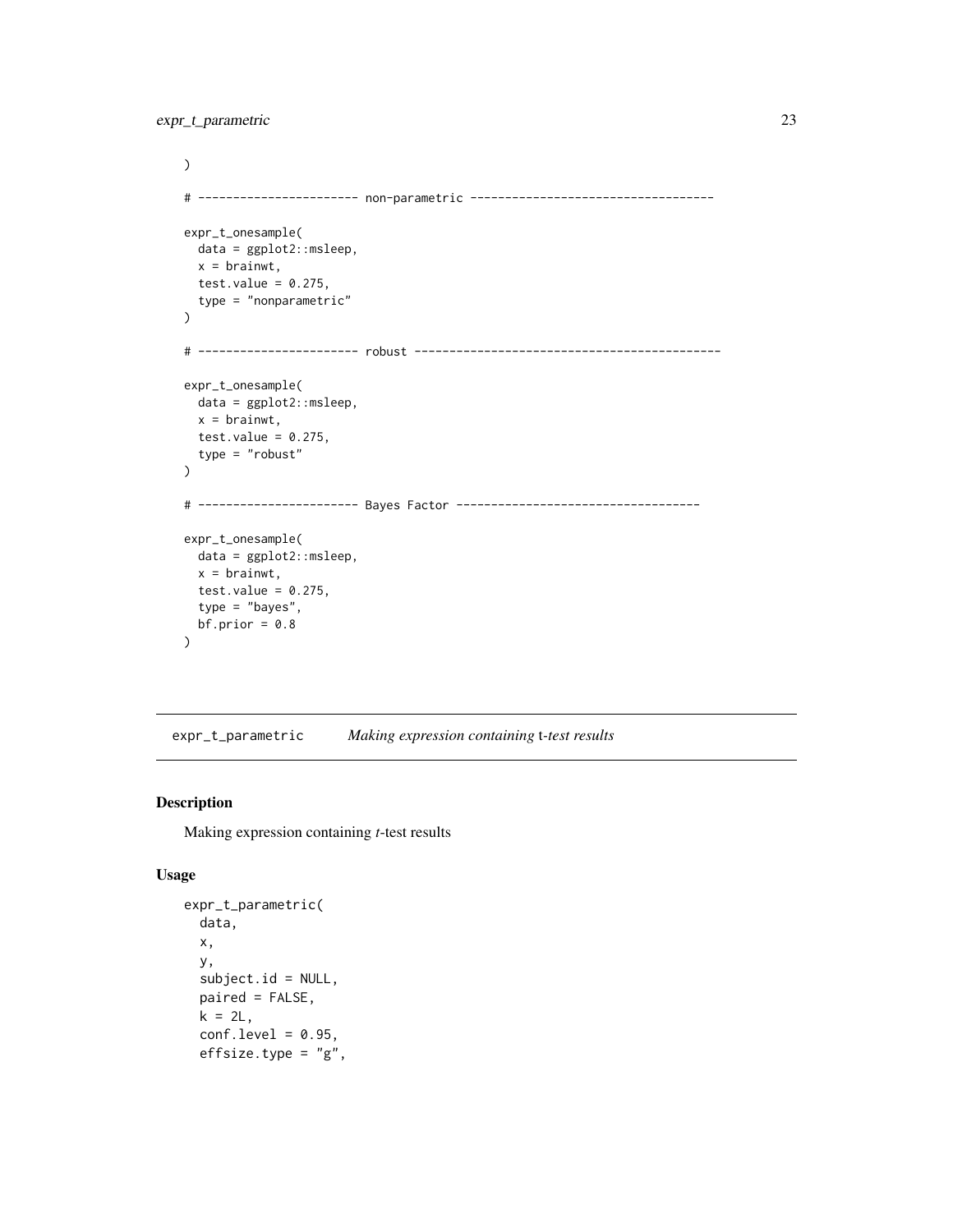```
var.equals = FALSE,output = "expression",
  ...
\lambda
```
#### Arguments

| A dataframe (or a tibble) from which variables specified are to be taken. A<br>matrix or tables will not be accepted.                                                                                                                                                                                                                                                                                                           |
|---------------------------------------------------------------------------------------------------------------------------------------------------------------------------------------------------------------------------------------------------------------------------------------------------------------------------------------------------------------------------------------------------------------------------------|
| The grouping variable from the dataframe data.                                                                                                                                                                                                                                                                                                                                                                                  |
| The response (a.k.a. outcome or dependent) variable from the data frame data.                                                                                                                                                                                                                                                                                                                                                   |
| In case of repeated measures design (paired = TRUE, i.e.), this argument spec-<br>ifies the subject or repeated measures id. Note that if this argument is NULL<br>(which is the default), the function assumes that the data has already been sorted<br>by such an id by the user and creates an internal identifier. So if your data is not<br>sorted and you leave this argument unspecified, the results can be inaccurate. |
| Logical that decides whether the experimental design is repeated measures/within-<br>subjects or between-subjects. The default is FALSE.                                                                                                                                                                                                                                                                                        |
| Number of digits after decimal point (should be an integer) (Default: $k = 2L$ ).                                                                                                                                                                                                                                                                                                                                               |
| Scalar between 0 and 1. If unspecified, the defaults return 95% confidence/credible<br>intervals $(0.95)$ .                                                                                                                                                                                                                                                                                                                     |
| Type of effect size needed for <i>parametric</i> tests. The argument can be "d" (for<br>Cohen's $d$ ) or "g" (for Hedge's $g$ ).                                                                                                                                                                                                                                                                                                |
| a logical variable indicating whether to treat the variances in the samples as<br>equal. If TRUE, then a simple F test for the equality of means in a one-way<br>analysis of variance is performed. If FALSE, an approximate method of Welch<br>(1951) is used, which generalizes the commonly known 2-sample Welch test to<br>the case of arbitrarily many samples.                                                            |
| If "expression", will return expression with statistical details, while "dataframe"<br>will return a dataframe containing the results.                                                                                                                                                                                                                                                                                          |
| Additional arguments (currently ignored).                                                                                                                                                                                                                                                                                                                                                                                       |
|                                                                                                                                                                                                                                                                                                                                                                                                                                 |

#### Details

Cohen's *d* is calculated in the traditional fashion as the difference between means or mean minus *mu* divided by the estimated standardized deviation. By default Hedge's correction is applied (*N*-3)/(*N*-2.25) to produce *g*. For independent samples *t*-test, there are two possibilities implemented. If the *t*-test did not make a homogeneity of variance assumption, (the Welch test), the variance term will mirror the Welch test, otherwise a pooled and weighted estimate is used. If a paired samples *t*-test was requested, then effect size desired is based on the standard deviation of the differences.

The computation of the confidence intervals defaults to a use of non-central Student-*t* distributions.

When computing confidence intervals the variance of the effect size *d* or *g* is computed using the conversion formula reported in Cooper et al. (2009)

- $((n1+n2)/(n1*n2) + .5*d^2/df) * ((n1+n2)/df)$  (independent samples)
- sqrt $(((1/n) + (d^2 / n)) * 2 * (1 r))$  (paired case)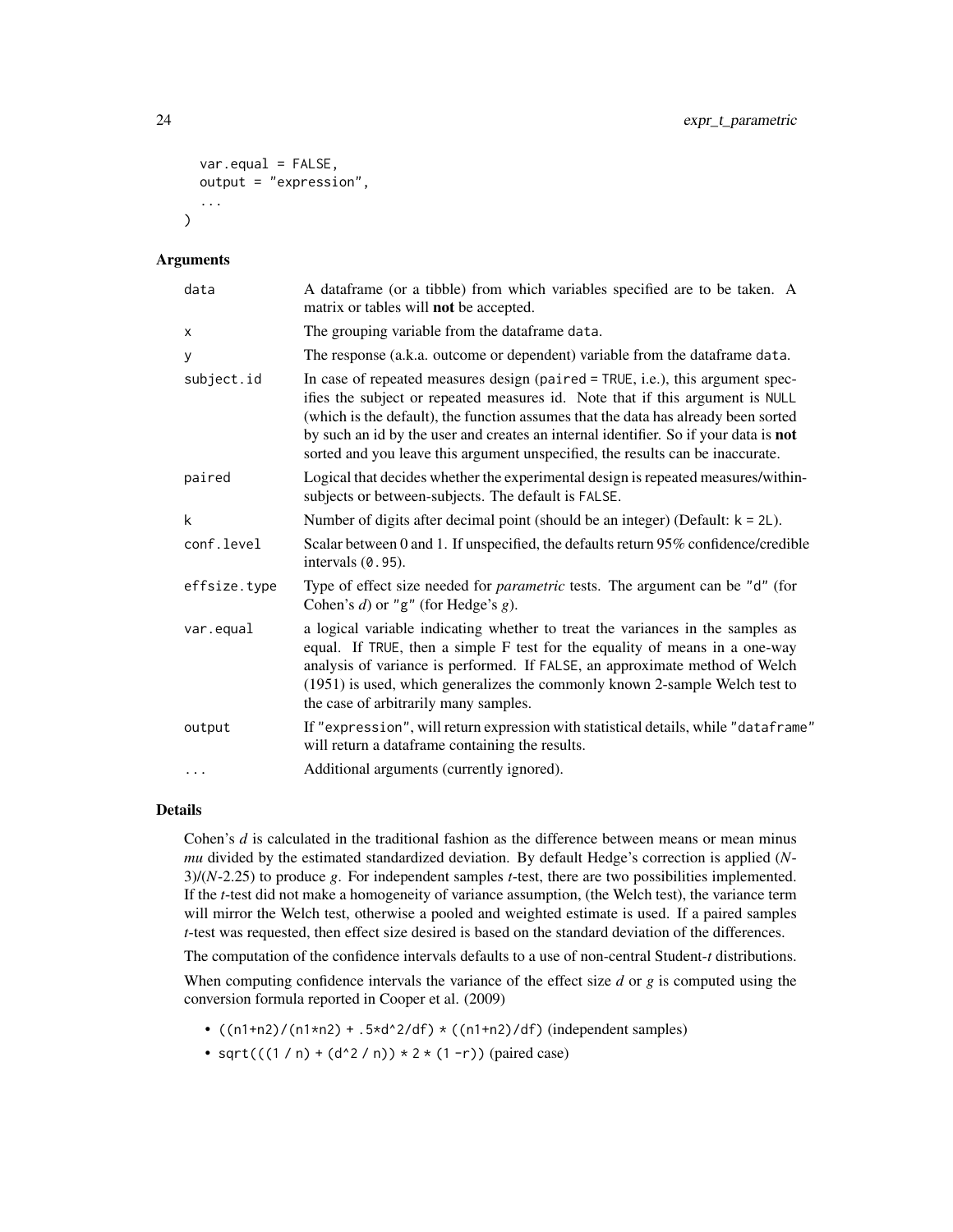<span id="page-24-0"></span>expr\_t\_robust 25

### Value

Expression containing details from results of a two-sample test and effect size plus confidence intervals.

# References

For more details, see- [https://indrajeetpatil.github.io/statsExpressions/articles/sta](https://indrajeetpatil.github.io/statsExpressions/articles/stats_details.html)ts\_ [details.html](https://indrajeetpatil.github.io/statsExpressions/articles/stats_details.html)

# Examples

```
# for reproducibility
set.seed(123)
library(statsExpressions)
# creating a smaller dataset
msleep_short <- dplyr::filter(ggplot2::msleep, vore %in% c("carni", "herbi"))
# with defaults
expr_t_parametric(
  data = msleep_short,
 x = vore,
  y = sleep_rem
\lambda# changing defaults (getting expression as output)
expr_t_parametric(
 data = msleep_short,
 x = vore,
 y = sleep_rem,
  var.equal = TRUE,
  effsize.type = "d"
\mathcal{L}
```
expr\_t\_robust *Expression containing results from a robust* t*-test*

#### Description

Expression containing results from a robust *t*-test

#### Usage

```
expr_t_robust(
  data,
  x,
  y,
  subject.id = NULL,
  paired = FALSE,
```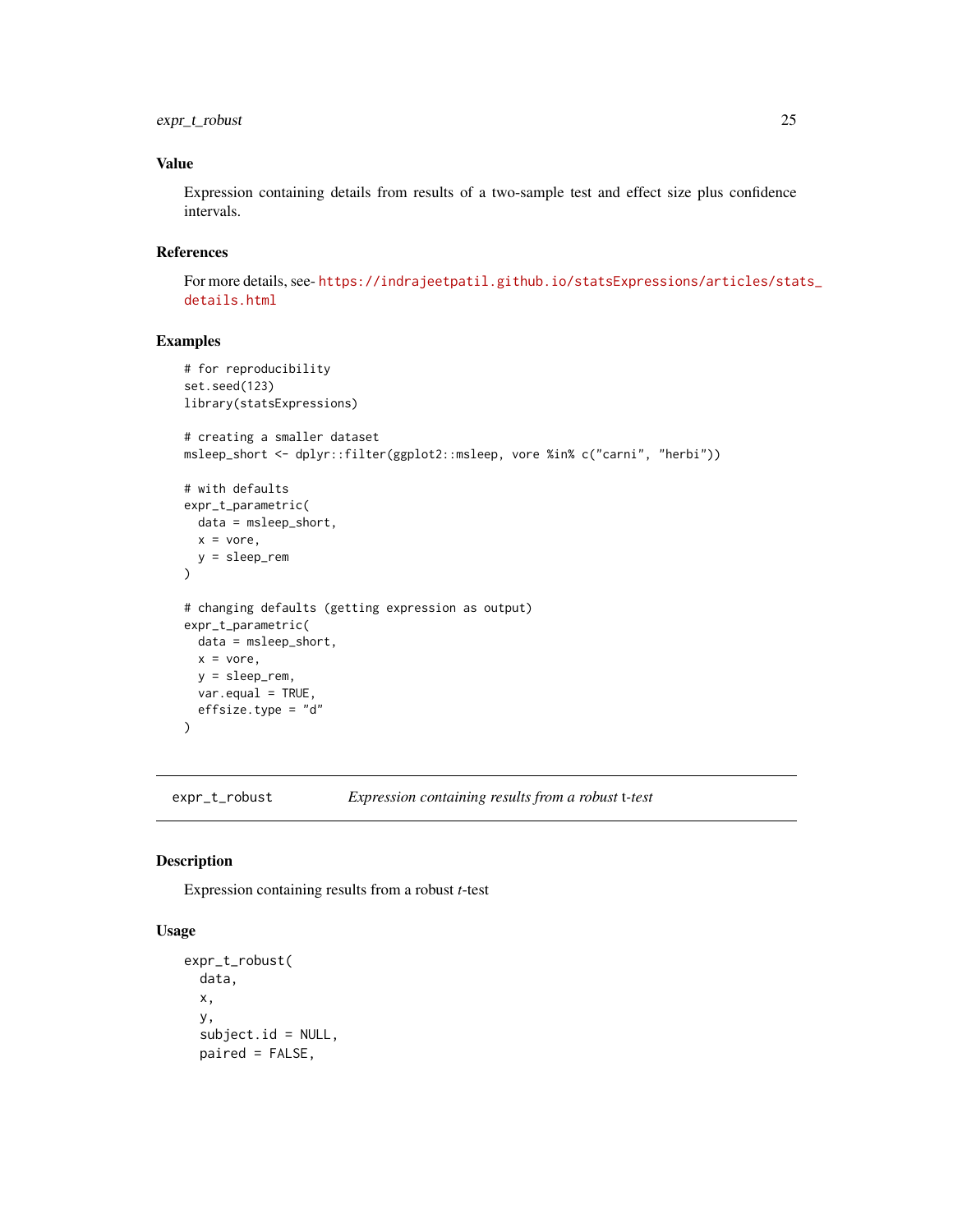```
k = 2L,
  conf. level = 0.95,tr = 0.1,
  nboot = 100,output = "expression",
  ...
\mathcal{L}
```
# Arguments

| data       | A dataframe (or a tibble) from which variables specified are to be taken. A<br>matrix or tables will <b>not</b> be accepted.                                                                                                                                                                                                                                                                                                      |
|------------|-----------------------------------------------------------------------------------------------------------------------------------------------------------------------------------------------------------------------------------------------------------------------------------------------------------------------------------------------------------------------------------------------------------------------------------|
| x          | The grouping variable from the dataframe data.                                                                                                                                                                                                                                                                                                                                                                                    |
| у          | The response (a.k.a. outcome or dependent) variable from the data frame data.                                                                                                                                                                                                                                                                                                                                                     |
| subject.id | In case of repeated measures design (paired $=$ TRUE, i.e.), this argument spec-<br>ifies the subject or repeated measures id. Note that if this argument is NULL<br>(which is the default), the function assumes that the data has already been sorted<br>by such an id by the user and creates an internal identifier. So if your data is not<br>sorted and you leave this argument unspecified, the results can be inaccurate. |
| paired     | Logical that decides whether the experimental design is repeated measures/within-<br>subjects or between-subjects. The default is FALSE.                                                                                                                                                                                                                                                                                          |
| k          | Number of digits after decimal point (should be an integer) (Default: $k = 2L$ ).                                                                                                                                                                                                                                                                                                                                                 |
| conf.level | Scalar between 0 and 1. If unspecified, the defaults return 95% confidence/credible<br>intervals (0.95).                                                                                                                                                                                                                                                                                                                          |
| tr         | Trim level for the mean when carrying out robust tests. If you get error stating<br>"Standard error cannot be computed because of Winsorized variance of 0 (e.g.,<br>due to ties). Try to decrease the trimming level.", try to play around with the<br>value of tr, which is by default set to 0.1. Lowering the value might help.                                                                                               |
| nboot      | Number of bootstrap samples for computing confidence interval for the effect<br>size (Default: 100).                                                                                                                                                                                                                                                                                                                              |
| output     | If "expression", will return expression with statistical details, while "dataframe"<br>will return a dataframe containing the results.                                                                                                                                                                                                                                                                                            |
| $\cdots$   | Additional arguments (currently ignored).                                                                                                                                                                                                                                                                                                                                                                                         |

# References

For more details, see- [https://indrajeetpatil.github.io/statsExpressions/articles/sta](https://indrajeetpatil.github.io/statsExpressions/articles/stats_details.html)ts\_ [details.html](https://indrajeetpatil.github.io/statsExpressions/articles/stats_details.html)

```
# for reproducibility
set.seed(123)
library(statsExpressions)
# between-subjects design -----------------------------------------------
```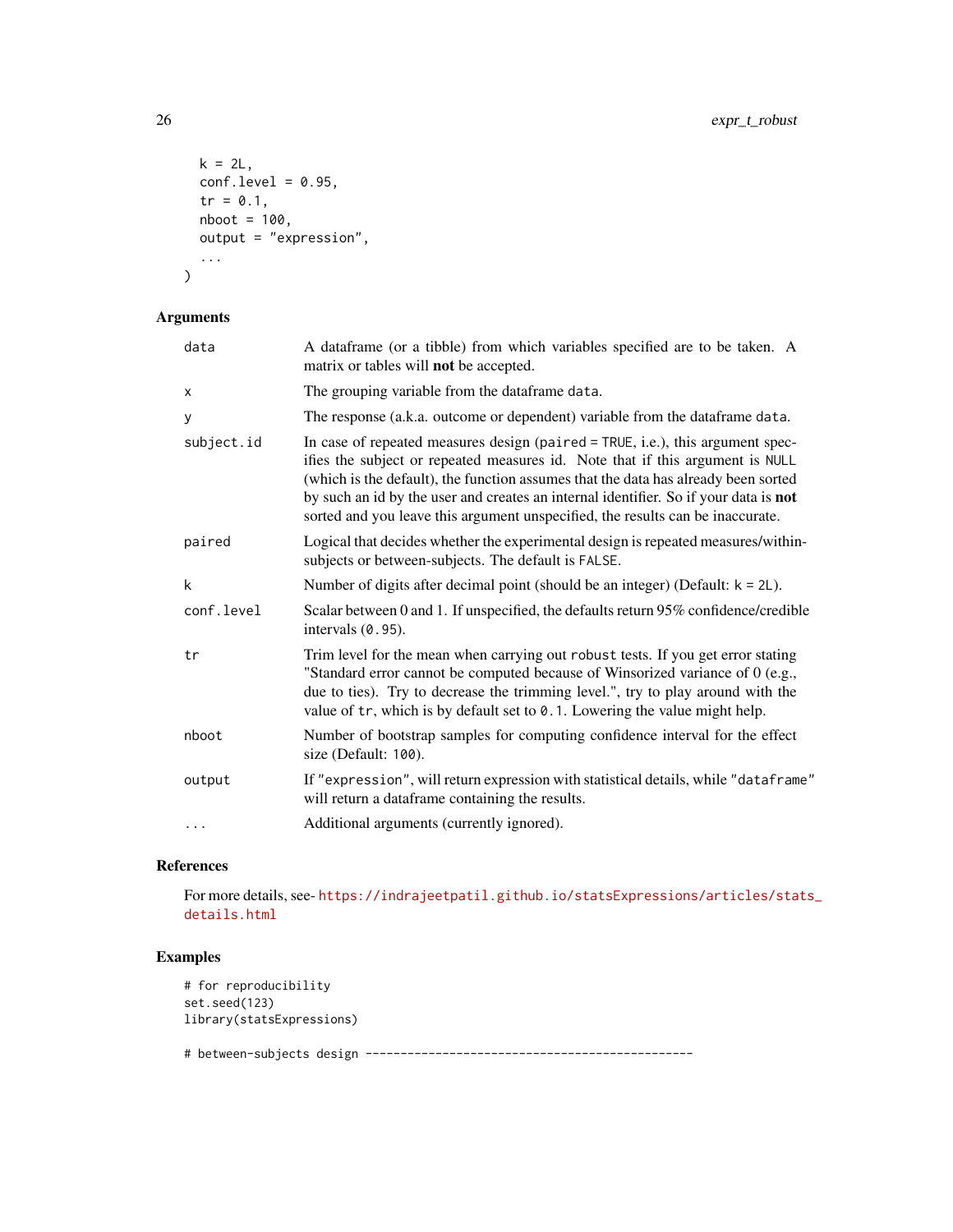```
# with defaults
expr_t_robust(
 data = sleep,
 x = \text{group},
 y =extra
)
# within-subjects design -----------------------------------------------
expr_t_robust(
 data = dplyr::filter(bugs_long, condition %in% c("LDLF", "LDHF")),
 x = condition,
 y = desire,
 paired = TRUE,
 subject.id = subject
)
```
iris\_long *Edgar Anderson's Iris Data in long format.*

#### Description

Edgar Anderson's Iris Data in long format.

#### Usage

iris\_long

#### Format

A data frame with 600 rows and 5 variables

- id. Dummy identity number for each flower (150 flowers in total).
- Species. The species are *Iris setosa*, *versicolor*, and *virginica*.
- condition. Factor giving a detailed description of the attribute (Four levels: "Petal.Length", "Petal.Width", "Sepal.Length", "Sepal.Width").
- attribute. What attribute is being measured ("Sepal" or "Pepal").
- measure. What aspect of the attribute is being measured ("Length" or "Width").
- value. Value of the measurement.

#### Details

This famous (Fisher's or Anderson's) iris data set gives the measurements in centimeters of the variables sepal length and width and petal length and width, respectively, for 50 flowers from each of 3 species of iris. The species are Iris setosa, versicolor, and virginica.

This is a modified dataset from datasets package.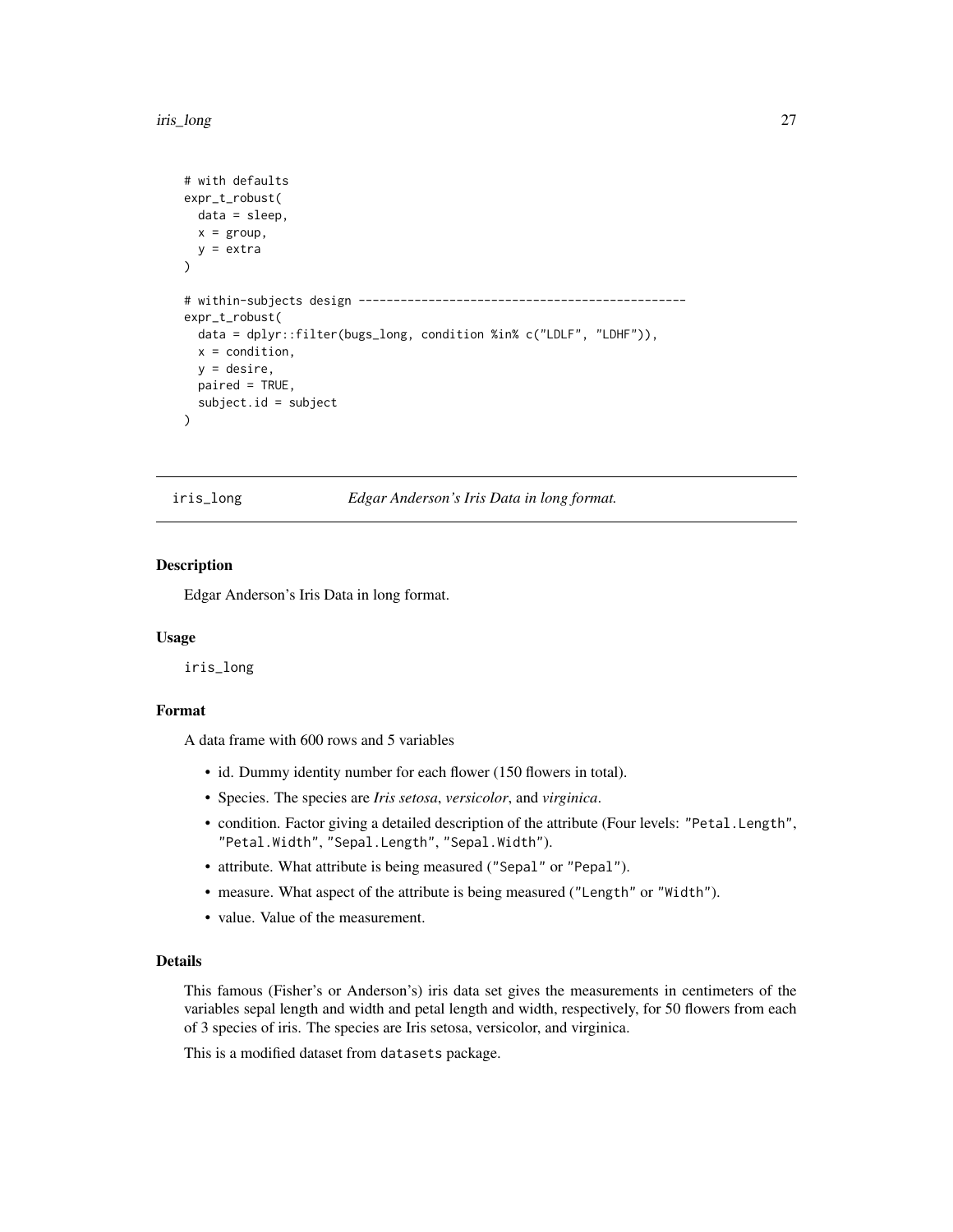#### Examples

```
dim(iris_long)
head(iris_long)
dplyr::glimpse(iris_long)
```
movies\_long *Movie information and user ratings from IMDB.com (long format).*

#### Description

Movie information and user ratings from IMDB.com (long format).

#### Usage

movies\_long

# Format

A data frame with 1,579 rows and 8 variables

- title. Title of the movie.
- year. Year of release.
- budget. Total budget (if known) in US dollars
- length. Length in minutes.
- rating. Average IMDB user rating.
- votes. Number of IMDB users who rated this movie.
- mpaa. MPAA rating.
- genre. Different genres of movies (action, animation, comedy, drama, documentary, romance, short).

#### Details

Modified dataset from ggplot2movies package.

The internet movie database, <https://imdb.com/>, is a website devoted to collecting movie data supplied by studios and fans. It claims to be the biggest movie database on the web and is run by amazon.

Movies were are identical to those selected for inclusion in movies\_wide but this dataset has been constructed such that every movie appears in one and only one genre category.

#### Source

<https://CRAN.R-project.org/package=ggplot2movies>

```
dim(movies_long)
head(movies_long)
dplyr::glimpse(movies_long)
```
<span id="page-27-0"></span>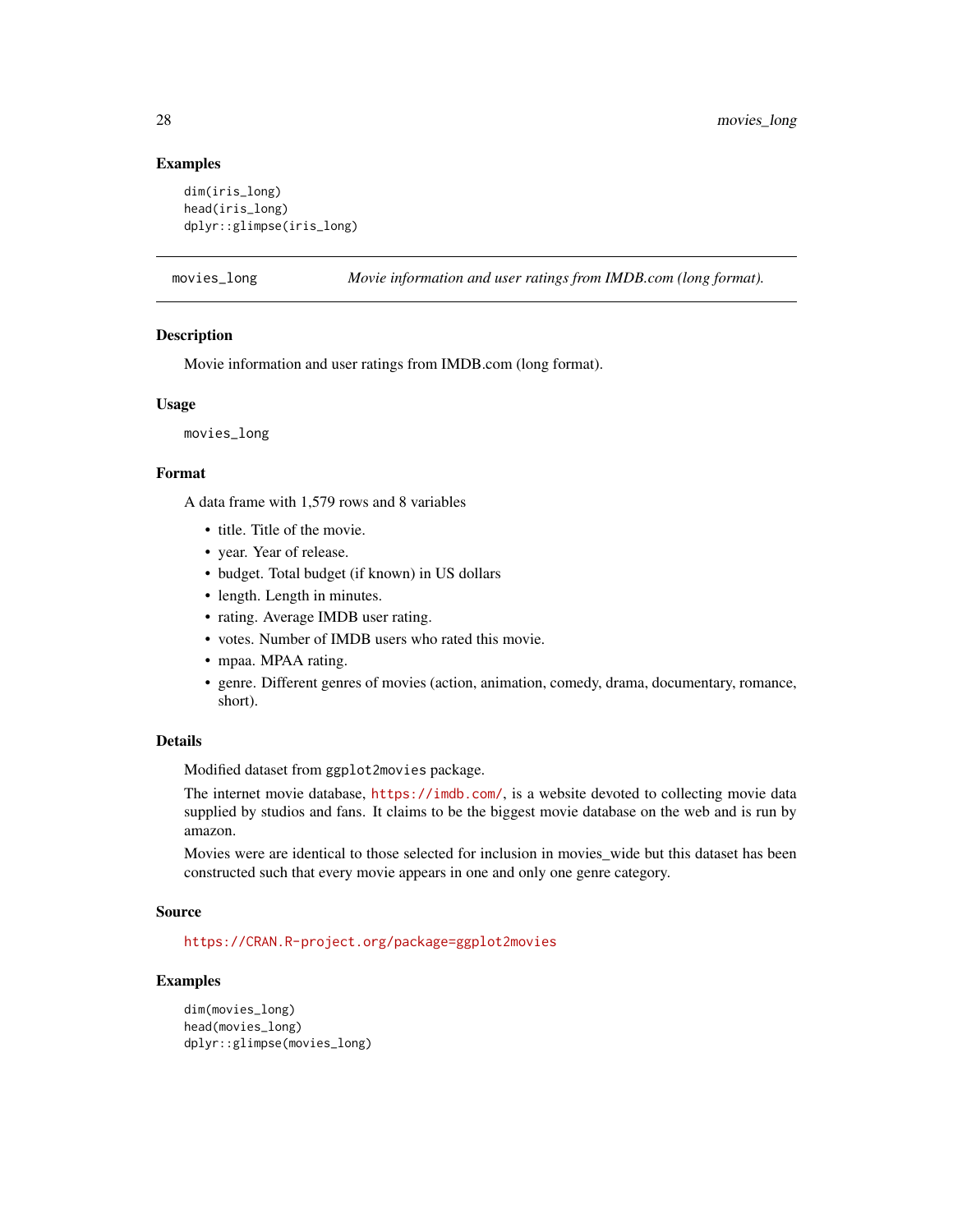<span id="page-28-0"></span>

Movie information and user ratings from IMDB.com (wide format).

#### Usage

```
movies_wide
```
# Format

A data frame with 1,579 rows and 13 variables

- title. Title of the movie.
- year. Year of release.
- budget. Total budget in millions of US dollars
- length. Length in minutes.
- rating. Average IMDB user rating.
- votes. Number of IMDB users who rated this movie.
- mpaa. MPAA rating.
- action, animation, comedy, drama, documentary, romance, short. Binary variables representing if movie was classified as belonging to that genre.
- NumGenre. The number of different genres a film was classified in an integer between one and four

#### Details

Modified dataset from ggplot2movies package.

The internet movie database, <https://imdb.com/>, is a website devoted to collecting movie data supplied by studios and fans. It claims to be the biggest movie database on the web and is run by amazon.

Movies were selected for inclusion if they had a known length and had been rated by at least one imdb user. Small categories such as documentaries and NC-17 movies were removed.

#### Source

<https://CRAN.R-project.org/package=ggplot2movies>

```
dim(movies_wide)
head(movies_wide)
dplyr::glimpse(movies_wide)
```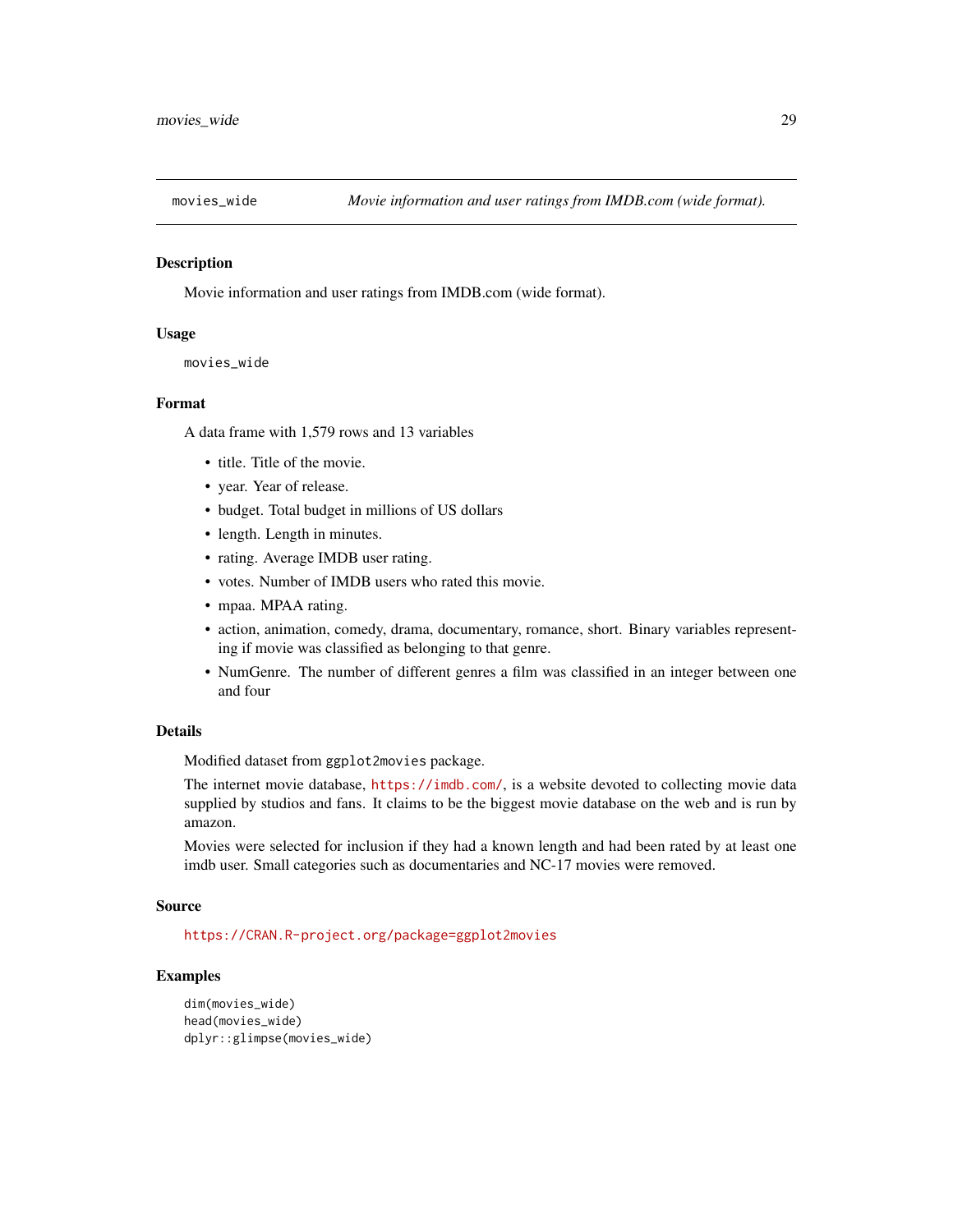<span id="page-29-0"></span>tidy\_model\_parameters *Convert* parameters *output to* tidymodels *convention*

# Description

Convert parameters output to tidymodels convention

# Usage

```
tidy_model_parameters(model, ...)
```
# Arguments

| model | Statistical Model.                                                                                                                                                                                   |
|-------|------------------------------------------------------------------------------------------------------------------------------------------------------------------------------------------------------|
| .     | Arguments passed to or from other methods. Non-documented arguments are<br>digits, p_digits and ci_digits to set the number of digits for the output.<br>See 'Examples' in model_parameters.default. |
|       |                                                                                                                                                                                                      |

# Examples

```
model \leq - lm(mpg \sim wt + cyl, data = mtcars)tidy_model_parameters(model)
```

```
tidy_model_performance
```
*Convert* performance *output to* tidymodels *convention*

# Description

Convert performance output to tidymodels convention

#### Usage

```
tidy_model_performance(model, ...)
```
#### Arguments

| model   | Statistical model.                                                                                                                        |
|---------|-------------------------------------------------------------------------------------------------------------------------------------------|
| $\cdot$ | Arguments passed to or from other methods, resp. for compare_performance(),<br>one or multiple model objects (also of different classes). |

```
model <- lm(mpg ~ wt + cyl, data = mtcars)
tidy_model_parameters(model)
```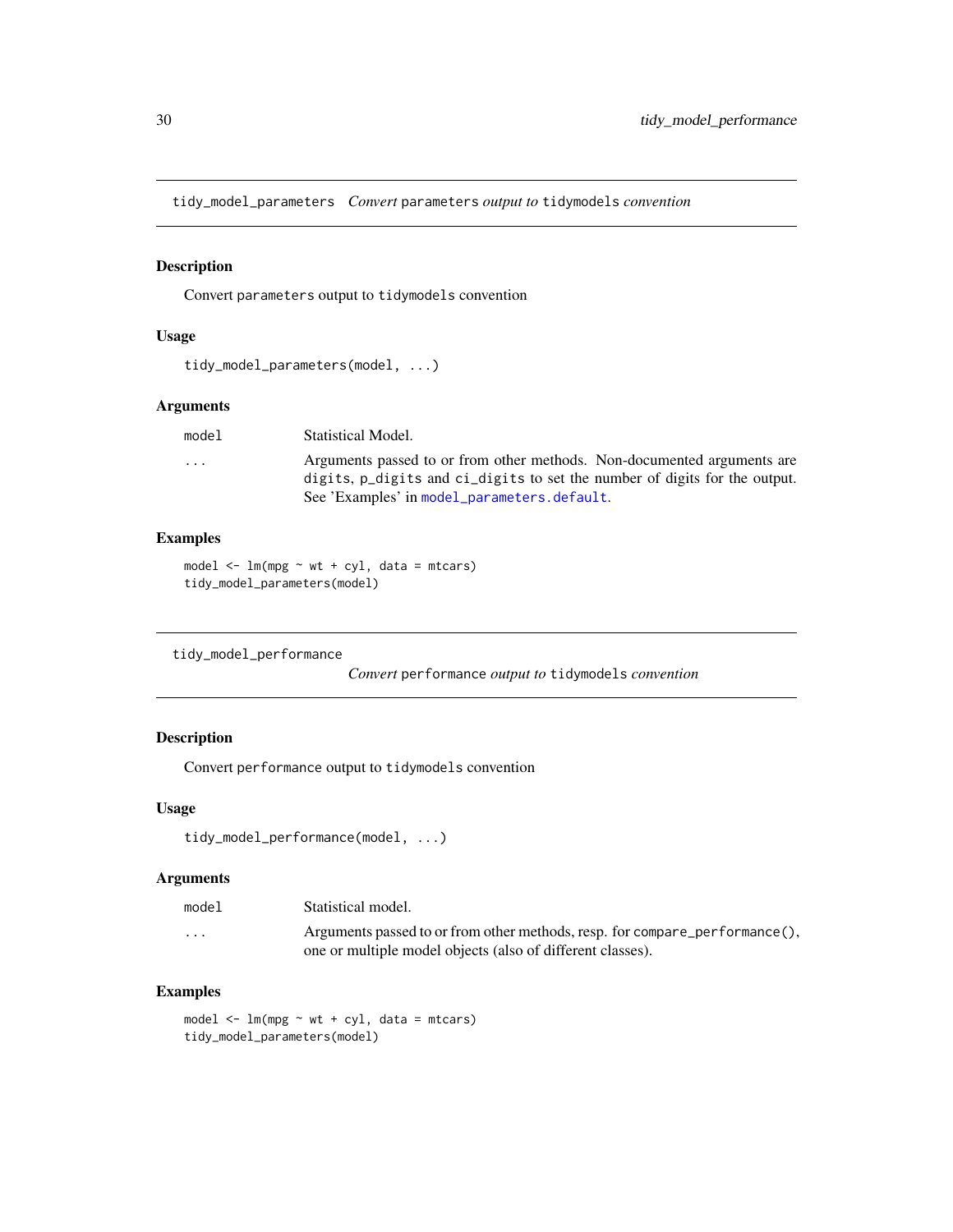<span id="page-30-0"></span>

Virtual reality moral dilemmas.

#### Usage

VR\_dilemma

# Format

A data frame with 68 rows and 4 variables

- id. Dummy identity number for each participant.
- order. The order in which the participants completed the two sessions: "text\_first" (0) or "text\_second" (1).
- modality. Describes how the moral dilemmas were presented to the participants: either in text format ("text") or in Virtual Reality ("vr").
- score. Proportion of "utilitarian" decisions. In other words, of the 4 decisions, how many affirmative were responses. Range: 0 (all utilitarian) - 1 (none utilitarian).

#### Details

Dataset from a study where participants completed identical moral dilemmas in two different sessions held on separate days: in one session, they read text description of the scenario, while in another session they completed the same scenarios in Virtual Reality (videos: [https://www.](https://www.youtube.com/watch?v=ebdU3HhhYs8) [youtube.com/watch?v=ebdU3HhhYs8](https://www.youtube.com/watch?v=ebdU3HhhYs8)). The study investigated if there was a discrepancy between how people judged the same scenarios while reading them in text versus experiencing them in virtual reality.

#### Source

<https://psyarxiv.com/ry3ap/>

```
dim(VR_dilemma)
head(VR_dilemma)
dplyr::glimpse(VR_dilemma)
```